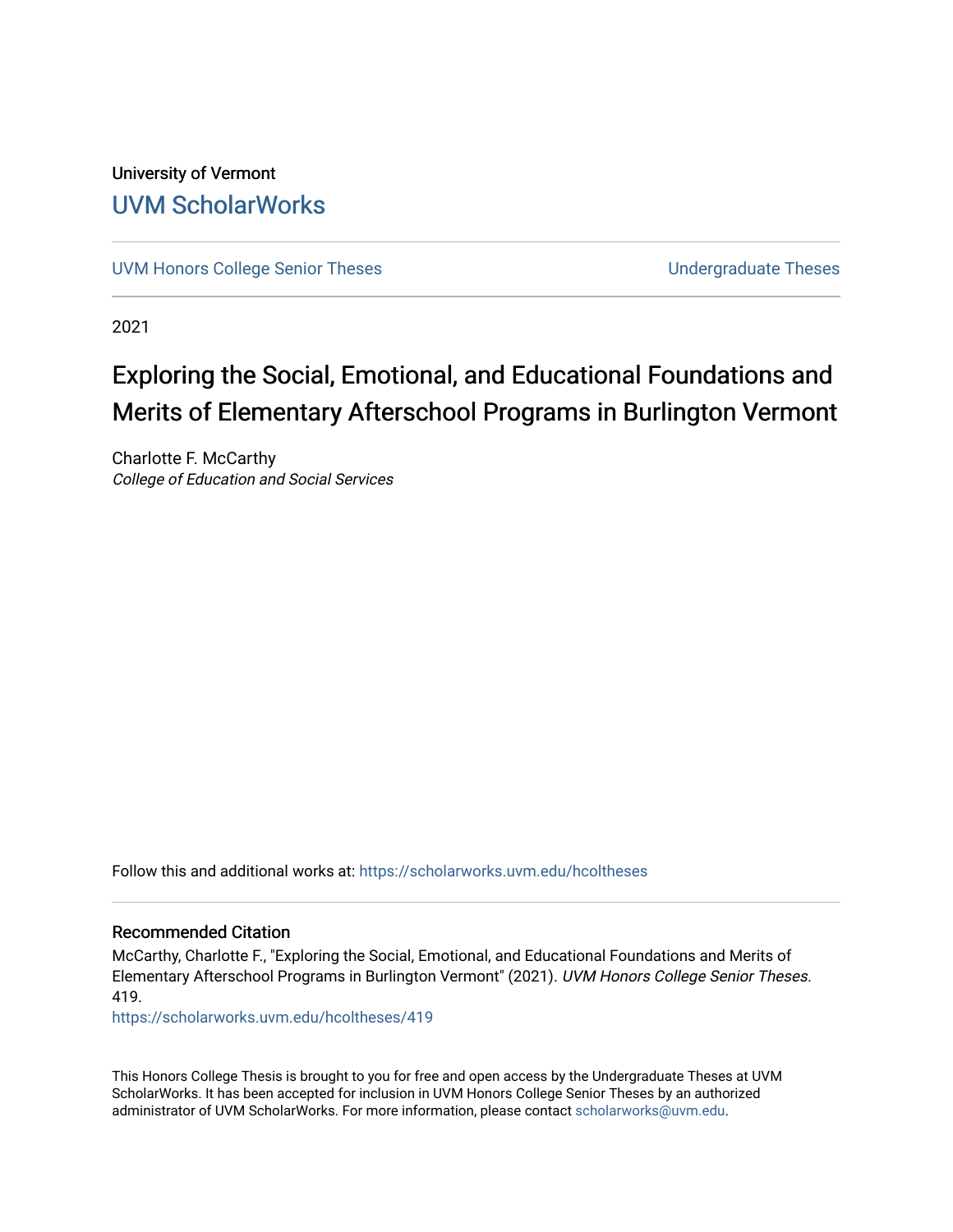#### **Exploring the Social, Emotional, and Educational Foundations and Merits of Elementary Afterschool Programs in Burlington Vermont**

*Presented to the faculty of the University of Vermont Honors College and College of Education and Social Services in partial fulfillment of the Honors College Capstone Thesis Program*

> Charlotte McCarthy BSW 2021

Burlington, Vermont May 2021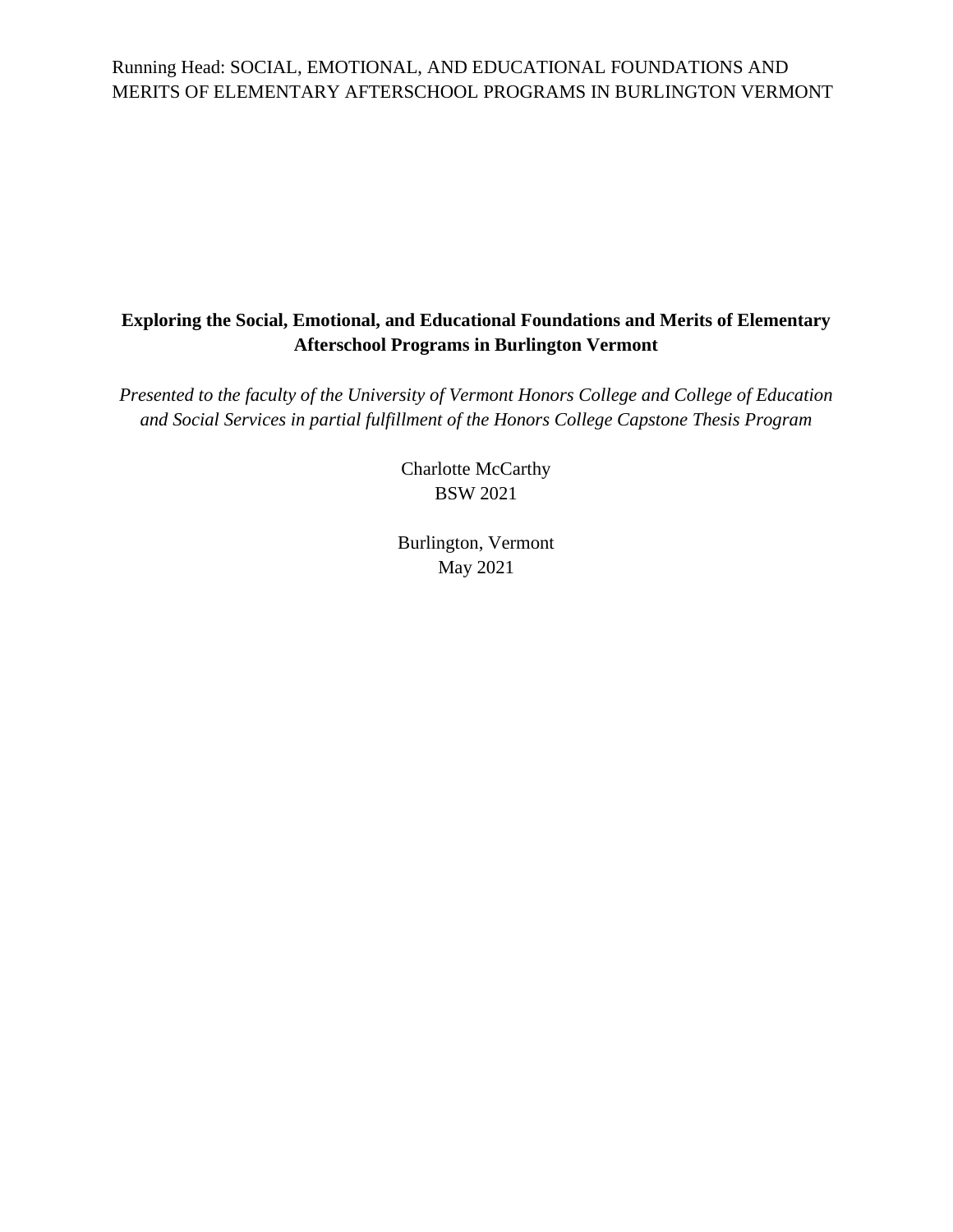# <span id="page-2-0"></span>Abstract

With the rise in family employment due to growing economic demands, afterschool programs have evolved over the last few decades to become an essential care solution for school-age children. As afterschool becomes an ever-growing need in communities, its presence as a fundamental component of a school district becomes increasingly more apparent. The Burlington School District (BSD), of Burlington Vermont, uses a system known as the Expanded Learning Opportunities, which houses an umbrella of programs designed to provide engaging and enriching extracurricular activities for the community's students. This study uses an exploratory qualitative design. To answer the following research question: *What are the ways in which Burlington School District afterschool achieves/expands on traditional programs and achieves equitable, safe, and intuitive environments?* Findings from this study suggest that BSD's priorities for its afterschool program can be categorized into four themes; (1) Quality assurance of program maintained through licensing and professional development; (2) Educational programming that provides academic support, as well as collaboration with school day faculty; (3) Prioritization of social-emotional learning models of behavior management; and (4) Implementation of a social justice-focused lens to provide equity and services to students and families. Additional findings that surfaced in this study relate to the impacts and ways covid-19 pandemic have affected BSD afterschool, and what implications can be derived from BSD's experience reformatting afterschool in the midst of the covid-19 pandemic.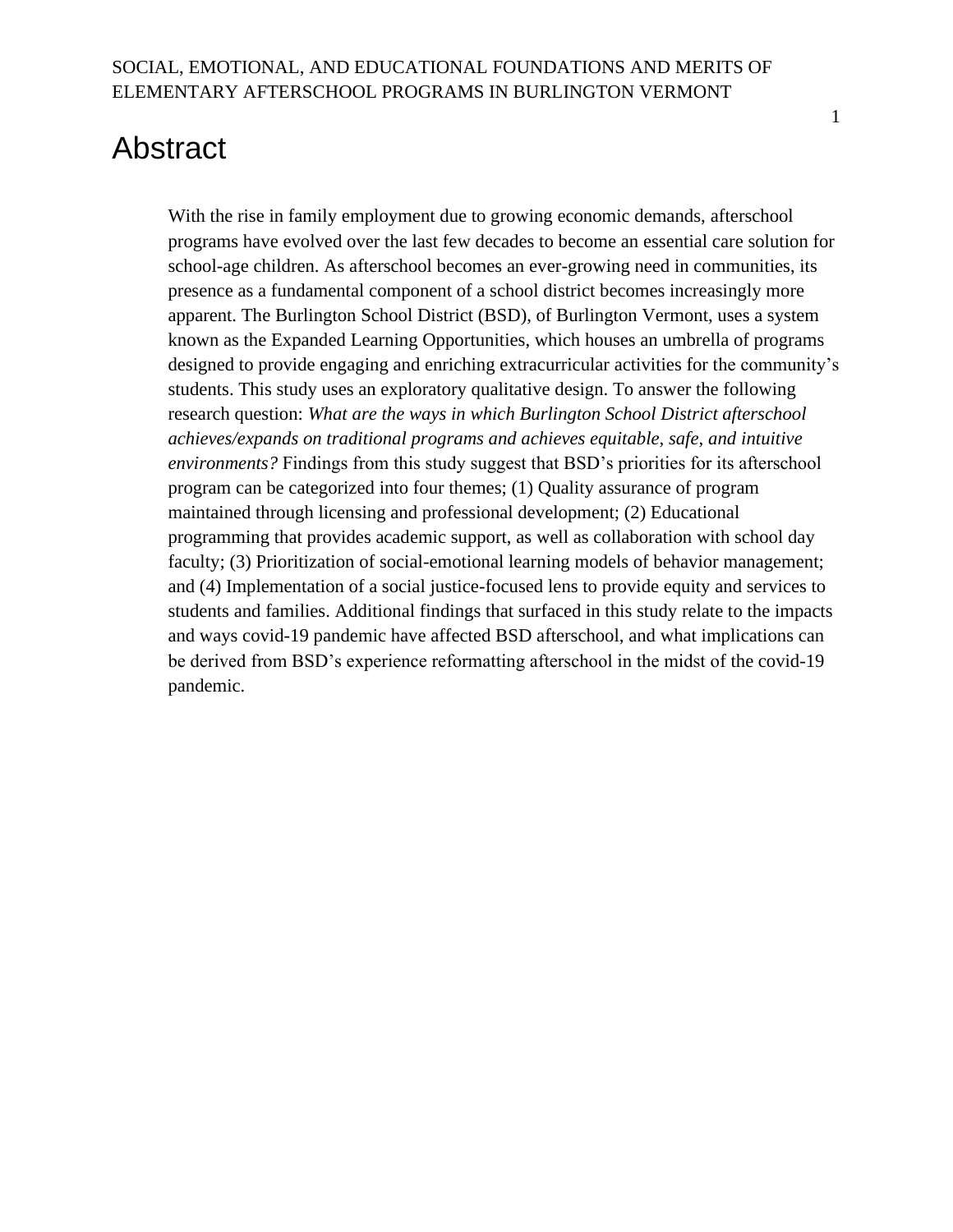# **Contents**

<span id="page-3-0"></span>

| <b>Abstract</b>                                                                                        | 1              |
|--------------------------------------------------------------------------------------------------------|----------------|
| <b>Contents</b>                                                                                        | $\overline{2}$ |
| <b>Introduction</b>                                                                                    | 3              |
| <b>Literature Review</b>                                                                               | 4              |
| <b>Methodology</b>                                                                                     | 6              |
| <b>I Researcher Positionality Statement</b>                                                            | 6              |
| <b>II Human Subjects IRB Process</b>                                                                   | 7              |
| <b>III Participant Recruitment and Sampling</b>                                                        | 7              |
| <b>IV Design and Measurement</b>                                                                       | 8              |
| Interview guide                                                                                        | 8              |
| <b>Remote Communication Platform</b>                                                                   | 9              |
| Data Collection Tools (smartphone, GMR)                                                                | 9              |
| V Analysis                                                                                             | 10             |
| <b>VI</b> Limitations                                                                                  | 10             |
| <b>Findings</b>                                                                                        | 11             |
| Theme 1: Quality Assurance and Professional Development through Program Licensure                      | 12             |
| Table 1                                                                                                | 12             |
| Table 2                                                                                                | 13             |
| Theme 2: Educational Support through Academic Programming and Collaboration with<br>School-day Faculty | 15             |
| Table 3                                                                                                | 16             |
| Theme 3: Social and Emotional Learning Prioritization through Restorative Practices                    | 19             |
| Table 4                                                                                                | 19             |
| Theme 4: Social Justice Implementation through Equity, Community, and Intersectionality 21             |                |
| Table 5                                                                                                | 21             |
| Challenges, Positives, and Pragmatic Approaches to the COVID-19 Pandemic                               | 23             |
| Table 6                                                                                                | 23             |
| <b>Discussion</b>                                                                                      | 26             |
| <b>Licensing And Professional Development</b>                                                          | 26             |
| <b>Education Piece</b>                                                                                 | 27             |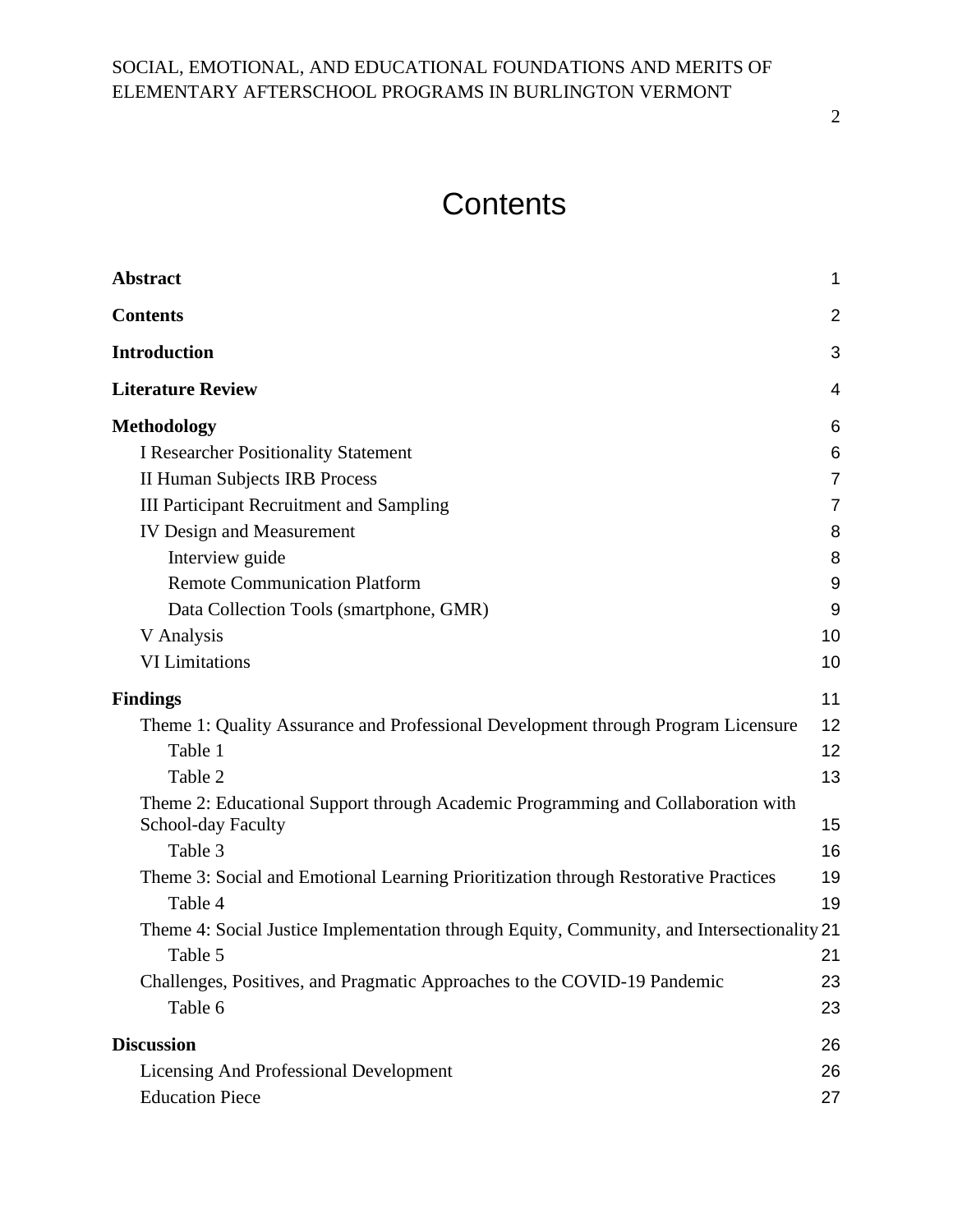|                                  | 3  |
|----------------------------------|----|
| Social-Emotional Learning        | 28 |
| <b>Social Justice Components</b> | 28 |
| COVID-19                         | 29 |
| <b>Conclusion</b>                | 30 |
| <b>Acknowledgements</b>          |    |
| <b>References</b>                | 32 |
|                                  |    |

## <span id="page-4-0"></span>Introduction

With the rise in family employment due to growing economic demands, afterschool programs have evolved over the last few decades to become an essential care solution for schoolage children. In some places, afterschool programs have even exceeded the standards of providing typical child supervision after the school day, and transcend to provide students with engaging, valuable learning opportunities.

Such is the case with Burlington School District (BSD), located in Vermont's Chittenden County. Burlington afterschool programs aim to provide high-level care, through daily programs consisting of hot lunch provided to students, as well as hour-long classes and activities structured to be engaging and educational. Staff are extensively trained throughout the year to be knowledgeable about child social and emotional development, signs of child abuse or trauma, and cultural mindfulness. Staff are also trained to be able to perform CPR/First Aid, mandated reporting duties in connection with the Vermont Department of Children and Families, and use restorative practices in program activities and student conflicts.

The purpose of the study is to investigate the research question: *what are the ways in which BSD after school program expands on the traditional basis of programs, to achieve equitable, safe, and intuitive environments?* Specifically the study will use interview data conducted with afterschool staff to investigate how Burlington School District designs and develops standards for its afterschool program at its various afterschool sites within the district. Because this study's sample will only consist of participants affiliated with the Burlington School District, this sample will be aimed at providing insight into how Burlington's schools structure their afterschool programs, to inform implementation of this district's practice for larger general populations to consider. This study uses a purposeful sample with a qualitative, exploratory research design.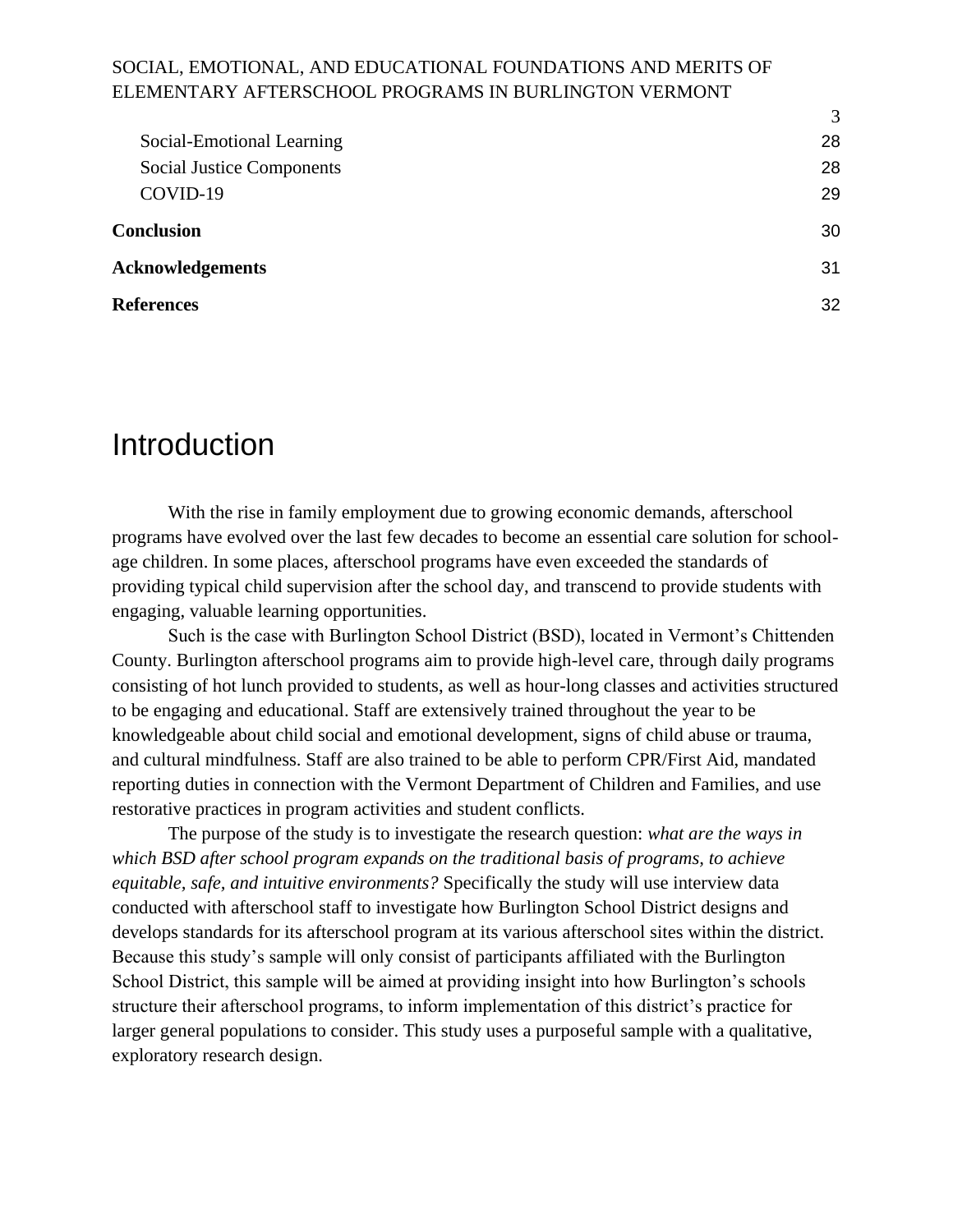## <span id="page-5-0"></span>Literature Review

Posner and Vandell (1994) revealed positive correlations between afterschool participation and children's ability to thrive in school socially, emotionally, and academically (Posner & Vandell, 1994). Further, there is a significant positive effect on better grades and social conduct in school for low-income children in formal afterschool programs, associating afterschool attendance. Further, participation in after school results in positive social and academic influences (Shernoff, 2010). Particularly, the quality of experiences in afterschool programs may be more significant than quantity of experiences in relation to our ability to predict positive social and academic outcomes (Shernoff, 2010). Shernoff (2010) specifically examines whether engagement and related experiential factors in after-school programs account for positive social and academic outcomes. The findings reveal the benefits of developing methodological standards and models to assess program quality and influence.

Pierce and colleagues (2010) wrote an article entitled, "Specific Features of After-School Program Quality: Associations with Children's Functioning in Middle Childhood" published in the American Journal of Community Psychology, which introduces the use of Ecological Systems Theory to view their research and study, which focuses on how the settings in which processes are learned may crucially influence child developmental outcomes. In the context of afterschool programs, this theory emphasizes the need to identify the best practices to implement into afterschool programs in regards to child learning and developmental outcomes. This article illustrated the relationship between afterschool program quality and the developmental outcomes for children who attend programs. The authors state that the main goal of their study was to specifically focus on examining associations between three afterschool program quality features that have been identified in current research: positive staff-child relationships, availability of activities, and program flexibility. Each of these quality measures were examined and tested in the study through an exploratory deductive research design, looking for causal child developmental outcomes including positive improvements in reading, math grades, work habits, and social skills with peers.

This article possesses an in-depth look at how the roles and functions of afterschool programs have developed over time to expand from only fulfilling an objective centered on child supervision for working parents, to include services targeted to low-income children and families to enrich experiences, and provide opportunities. Further, it addresses the frequency of data and previous research demonstrating how afterschool programs are being developed and expanded to improve social and academic achievement for low-income children, narrowing achievement gaps and lack of opportunity (Pierce et. al., 2010). Overall the findings in this study support the idea that afterschool programs are uniquely positioned to provide children with outlets to pursue a wide variety of activities that support their social and academic development that may otherwise not be accessible due to socioeconomic status.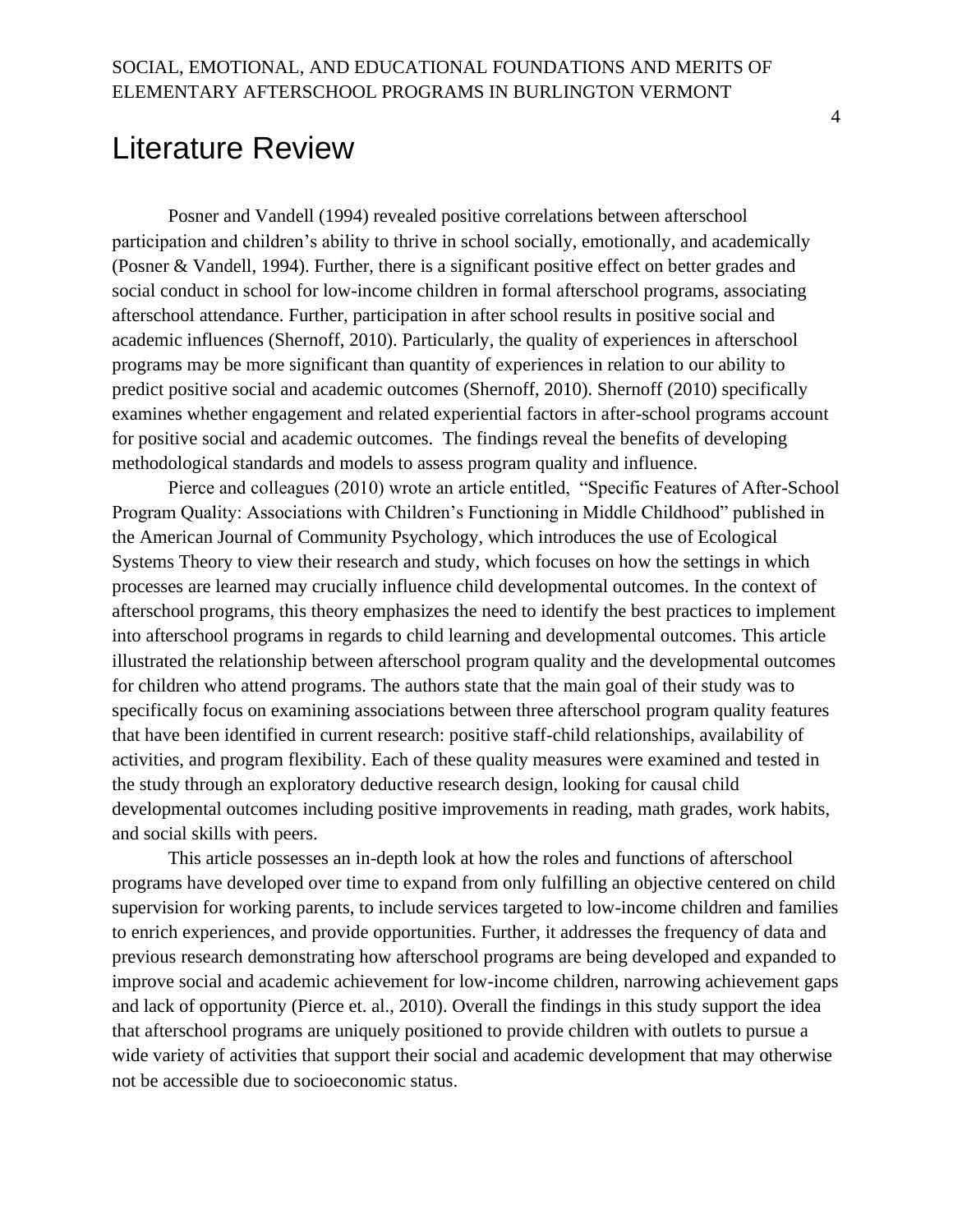This study explored many dimensions of care, activity, and implementation of methods utilized in afterschool programs. A major strength is in its utilization of standardized surveys, questionnaires, and checklists with participants and observers, establishing a credibility of information and continuity of data collection that contributes to our theoretical understanding of afterschool programs and how they may be researched to benefit children. This study's large sample, ability to conduct a long term, longitudinal study with participants, and attention to control for child and family background factors in order to objectively interpret developmental outcome data made this a strong, foundational study for future research pertaining to afterschool program development and evaluation.

A study titled "Child Care Quality: Does It Matter and Does It Need to Be Improved?" (2000) used two measures to determine child care quality, "process quality", involving "children's interactions with caregivers and other children, particular activities such as language stimulation, and health and safety measures," and the "structural characteristics" which entail the quality of the caregivers, the child:adult ratio, the size of each group of children, and the formal education and training of the caregivers (Vandell & Wolfe). This study noted a relationship wherein these measures were related and determined output of quality in child care programs, stating, "When child:adult ratios are lower, children generally appear less apathetic and distressed; caregivers spend less time in managing their classrooms and offer more stimulating, supportive care. When staff is more highly trained and better compensated, children's activities are of higher quality, and caregivers are more responsive and less restrictive." (Vandell & Wolfe). On the whole this study determined that higher quality child care settings are ultimately determined by these structural and process quality factors.

Other relevant literature to this study inherently relates to approaching concepts around behavior regulation and equity towards students of color and students who experience trauma or adverse events. The article, "The Promise of Restorative Practices to Transform Teacher-Student Relationships and Achieve Equity in School Discipline" notes how the use of restorative practices has increasingly been implemented "in an attempt to reduce reliance on suspension and eradicate the racial discipline gap" (Gregory et. al., 2016). The findings of this study in turn demonstrate some preliminary findings in this new implementation of restorative practices resulting in narrowing the racial discipline gap in school. Additionally it holds implications for equity-focused consultation in schools as a potential new framework for successful school programming.

On subjects concerning childhood adversity, the article "Adverse and benevolent childhood experiences in Posttraumatic Stress Disorder (PTSD) and Complex PTSD (CPTSD): implications for trauma-focused therapies" conveys the significance of regarding the presence of adverse childhood events (ACE's) and countering existence and relevancy of benevolent childhood experiences (BCE's), which hold potential to yield results in children relating to resilience and social emotional growth. Examples of benevolent childhood experiences include the existence of positive relationships, connections that predict the occurrence of reflecting love, predictability, and support (Merrick et. al.). This article asserts that positive experiences in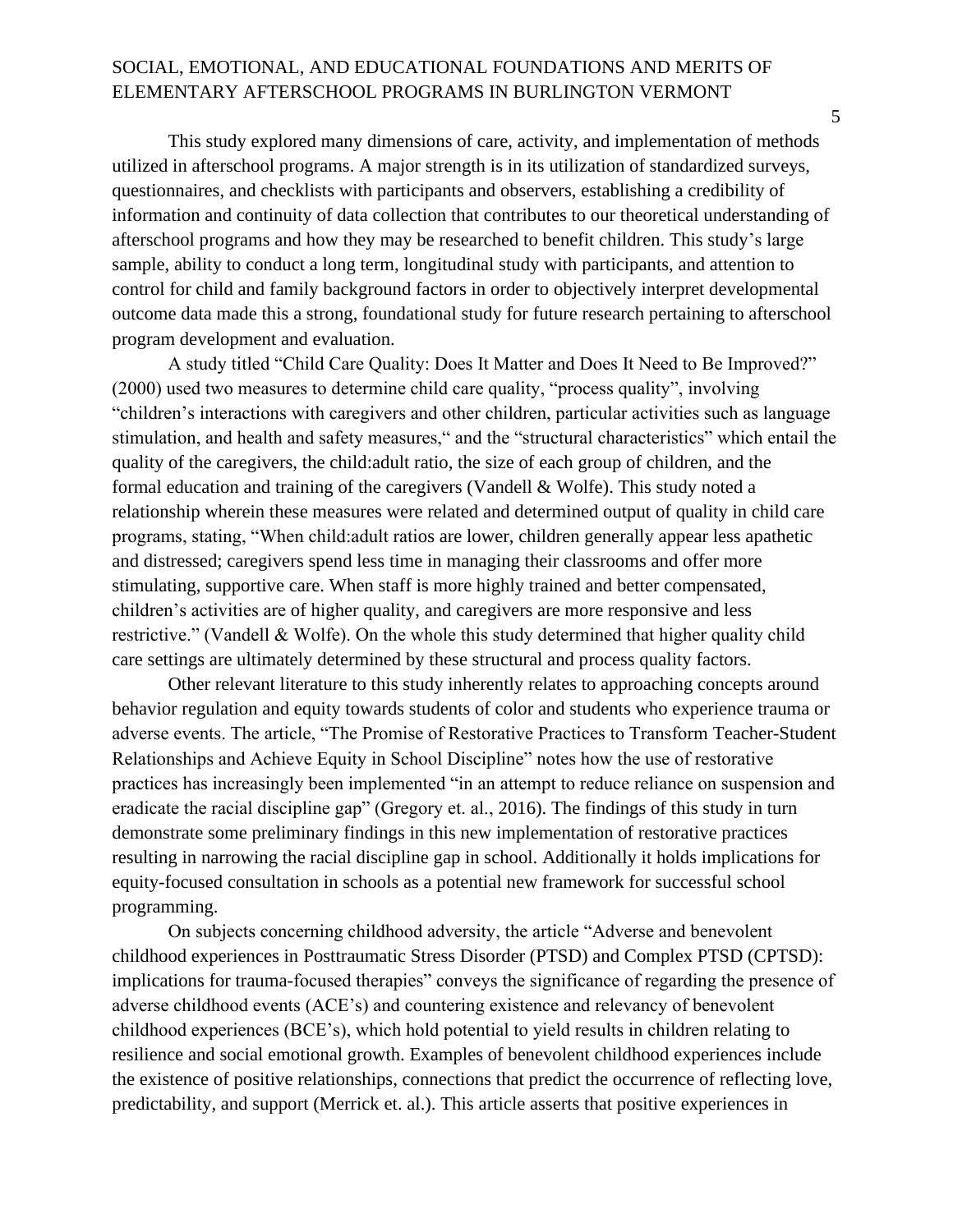childhood may play significant roles in promoting later adaptation, shaping experiences, relationships, and behavior across development. The context of the information presented in this study may hold the potential to spur efforts to better understand the role that resources like child care centers and afterschool programs may play in garnering benevolent childhood experiences, and how these programs can use BCE's as a tool to foster solutions to mitigate the negative effects of adverse childhood experiences.

On the whole, all of these articles present similar findings related to the impact of afterschool programs demonstrating the positive influences on youth social and academic development, especially with children from minority and low-income groups. Every article was also transparent about its limitations, as well as the fact that these theoretical causal relationships between afterschool programs and child development, and that there has been past evidence of studies on this relationship yielding negative and or null results from findings of studies conducted in the past. These studies offer a holistic perspective of the variety of perspectives and dimensions from which afterschool programs can be studied to be evaluated and examine their strengths and weaknesses in promoting positive child development. These studies capture how interest has grown in regards to afterschool programs being used as an instrument to combat socioeconomic achievement gaps and promote positive child social and academic development.

## <span id="page-7-0"></span>Methodology

## <span id="page-7-1"></span>I Researcher Positionality Statement

As a student studying social work at the University of Vermont, this topic is relevant to me because it aims to explore childcare as a public welfare program, how afterschool childcare is an important asset for schools and families, and how Burlington school districts develop the standards for their program. My goal as a social work student moving forward is to focus towards working in education spaces and advocating for the needs of children and families.

Burlington School District is also a relevant subject of interest to me personally because I have worked as an afterschool staff member at The Sustainability Academy at Lawrence Barnes Elementary for the past two years. At this K-5 elementary school, located in the city's Old North End, I've worked with over 100 K-5 students enrolled in the program.

- I have insights and previous working relationships with faculty who were invited to participate in this study
- There is potential for bias because I am a former staff and therefore not necessarily an impartial party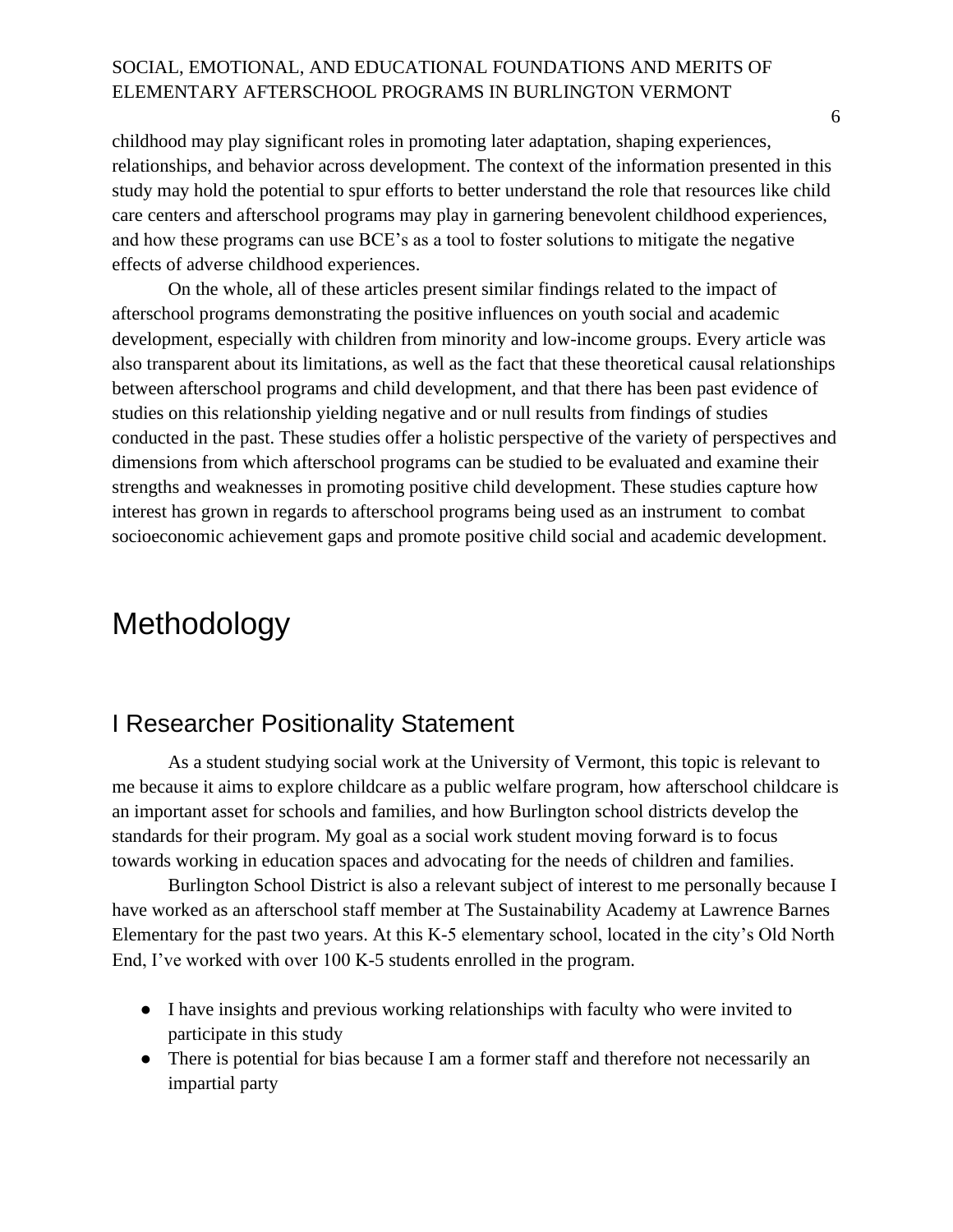### <span id="page-8-0"></span>II Human Subjects IRB Process

Per requirements of the University of Vermont's Honors College, this study was required to be submitted to the University of Vermont's Institutional Review Board to be approved to conduct due to this study involving human subject participants. The study was submitted to University of Vermont's IRB on September 9th, 2020, and after review was approved to commence on October 29th, 2020.

Finalized documents for this study included a written consent form and information sheet for participant recruitment, a Consent Process document, a recruitment email script, and a Research Data Management and Security Plan. Upon review, the University of Vermont Research Protections Office deemed this study exempted from IRB review. This was because the study fell under University of Vermont's Exemption Category: (2)(ii) Tests, surveys, interviews, or observation, which is deemed "low risk" human subjects research. This category describes research that "only includes interactions involving educational tests (cognitive, diagnostic, aptitude, achievement), survey procedures, interview procedures, or observation of public behavior (including visual or auditory recording)". University of Vermont's Research Protections Office asserts that the information gathered for this study "would not reasonably place the subjects at risk of criminal or civil liability, be damaging to the subject's financial standing, employability, educational advancement or reputation", therefore qualifying this study for IRB exemption.

## <span id="page-8-1"></span>III Participant Recruitment and Sampling

Participants for this study were sampled from Burlington School Districts' elementary afterschool programs, located at the following sites and schools across the district; Sustainability Academy at Lawrence Barnes Elementary School, Champlain Elementary School, J.J. Flynn Elementary School, C.P. Smith Elementary School, and Edmunds Elementary School. This study was designed to recruit participants who either held site director or assistant site director positions at their afterschool program, as site and assistant site directors hold a central, long term role to program wherein they are responsible for overseeing the overall program, supervising staff, working alongside school day faculty and working directly with children and families, therefore making site directors and assistant site directors the ideal candidates to give testimony on the foundations and priorities of their program.

Participants were identified through Burlington School District's online staff directory, where school district-associated email addresses were publicly available. Participants were coldemailed by the principal investigator directly with instructions to reply to the email if interested in participating, and to fill out a google form survey to sign up for a date and time for their interview to take place. The recruitment email sent to potential participants used the University of Vermont's IRB-approved email script, and also had the participant information sheet and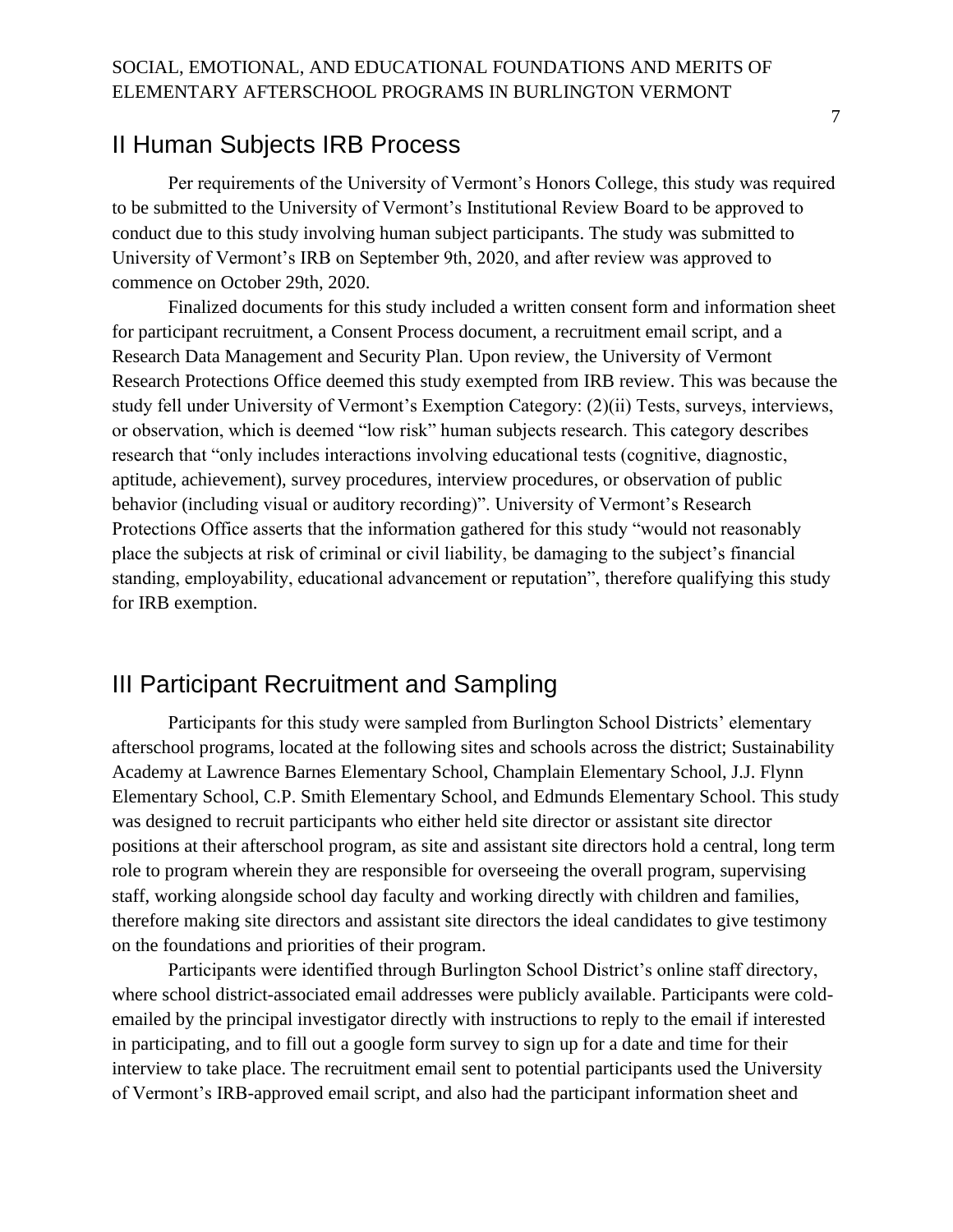consent form attached as pdf documents for participants to access. All communication around scheduling interviews took place over email individually with the principal investigator.

A sample of a potential 10 site directors and assistant site directors were emailed from the 5 afterschool program sites. Out of the sample 10, 4 participants responded and took part in the study. Participants self-identified as both lead site directors and assistant site directors from 4 of the 5 program sites. Participants all self-identified as white and BIPOC cisgender females. Participants ranged in age from being late twenties to mid forties in age.

With respect to participant confidentiality, all participants' information was de-identified and participants were each assigned a random code number. Participants' names, contact information, and all other identifying information was given distinct numerical codes to distinguish participants from one another without revealing identifying information.

## <span id="page-9-0"></span>IV Design and Measurement

In order to effectively collect qualitative, exploratory data to answer the research question, a longitudinal case study strategy was implemented, wherein testimony data was collected at one point in time via interview and interpreted and revisited multiple times for analysis throughout the study. Based on relevant literature and previous relevant studies, a case study strategy proves to be an effective method to analyze afterschool structural designs and subsequent child social outcomes within a real-life context. Data was gathered through qualitative interviews, which lasted for a duration of between 45 minutes to 1 hour in length. Within this exploratory case study design, variables relating to level of influence Burlington School District's afterschool programs hold to children's social, emotional, and academic outcomes.

#### <span id="page-9-1"></span>a. Interview guide

An interview guide was designed with the intent to have participants' data collect testimony not only about the foundational history of the Burlington afterschool programs development, but also of the personal experiences participants hold within their individual relationships to their program. The interview guide contained some of the following questions:

- Can you describe what your role is in the program as a site/assistant site director? What are the responsibilities and tasks of a site director?
- What is BSD's expanding learning opportunities (ELO)? How was this program concept developed? How long has it been running?
- What are the priorities of BSD ELO beyond safety, supervision, and childcare? How is that priority held accountable by staff/system?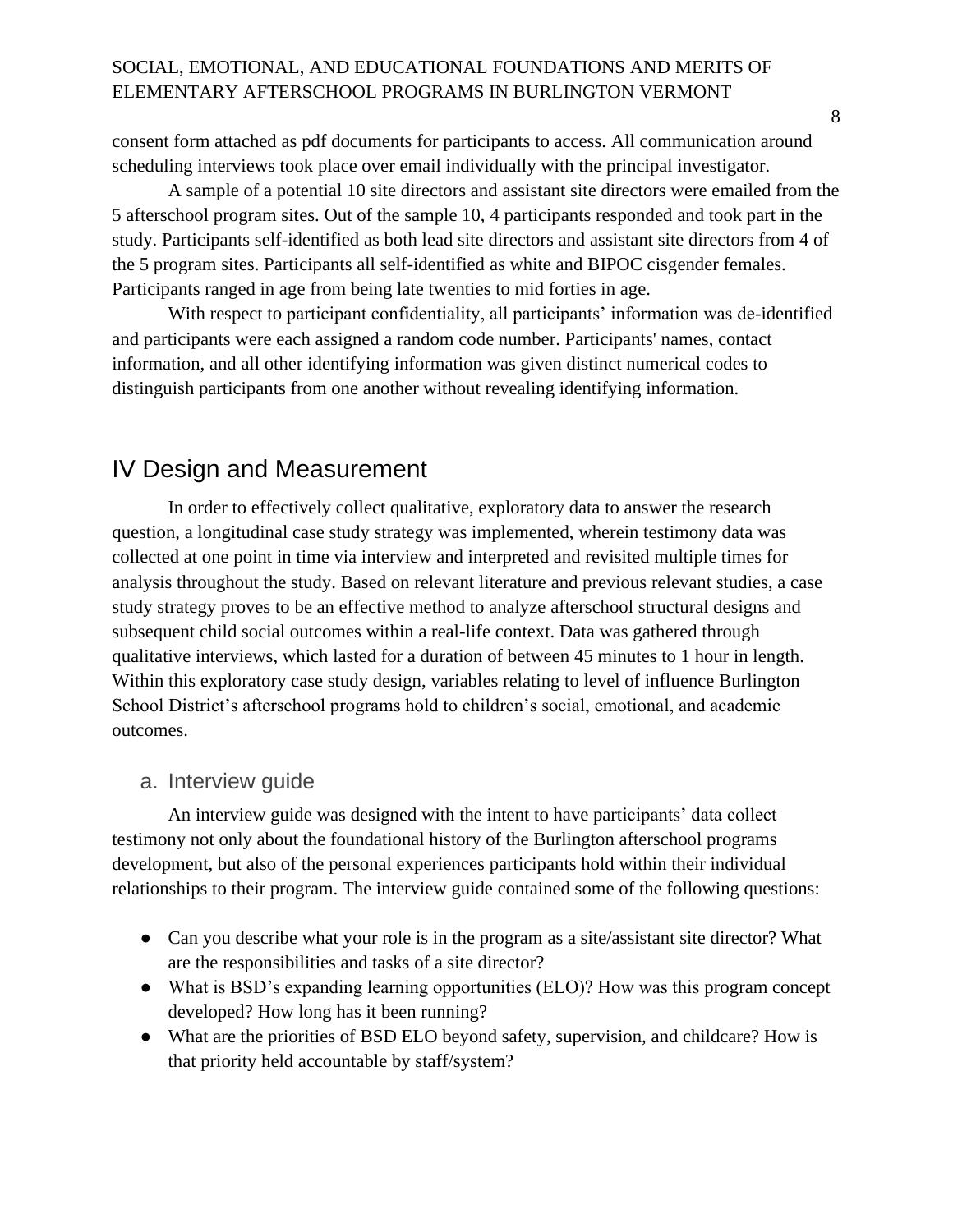- Is the BSD ELO program tailored to addressing/supporting food insecurity/poverty/lack of opportunity?
- Does afterschool use particular behavioral/learning models?
- What is the level of communication between afterschool, school day teachers, and behavioral administration (school psychologists, counselors, etc) about a child's behavior or particular challenges?
- How are staff training seminars from Vermont DCF selected and why certain trainings are selected?
- From what you have seen, does the BSD ELO close the "achievement gap"?
- How does afterschool create safe and intuitive environments for students?

This interview guide was used with all participants as a baseline for gathering data pertaining to the research question. Information was also gathered organically in each individual interview based on specific information, testimony, and anecdotes that each participant provided based on their knowledge and experience within their program.

### <span id="page-10-0"></span>b. Remote Communication Platform

In an effort to maintain safety and convenience for participants, and adhere to CDC and Vermont state guidelines in regards to the COVID-19 pandemic, interviews moved from being administered in person to instead taking place remotely. Per University of Vermont's IRB and Research Protections Office's guidelines, interviews were conducted over Microsoft Teams, as the University of Vermont supports Microsoft Teams institution-wide and considers this to be the primary preferred video conferencing platform. For the duration of interviews, cameras for both the participant and principal investigator were left on in order to retain affect and body language communication while conducting the interview, and additionally so that participants would be able to see when audio recording started and stopped during the interview process. Post-interview, participants were invited to fill out an additional, optional google form if they wanted to provide feedback on their experience as a participant.

### <span id="page-10-1"></span>c. Data Collection Tools (smartphone, GMR)

Audio data was recorded on a password-protected smartphone device using an audio recording application known as Voice Memos. Once all interviews had taken place and were recorded, audio data was exported and transcribed from audio to written text using GMR Human Transcription Services. For the transcription process, it was decided that audio data would be transcribed verbatim, a method that records and transcribes every part of an interview, including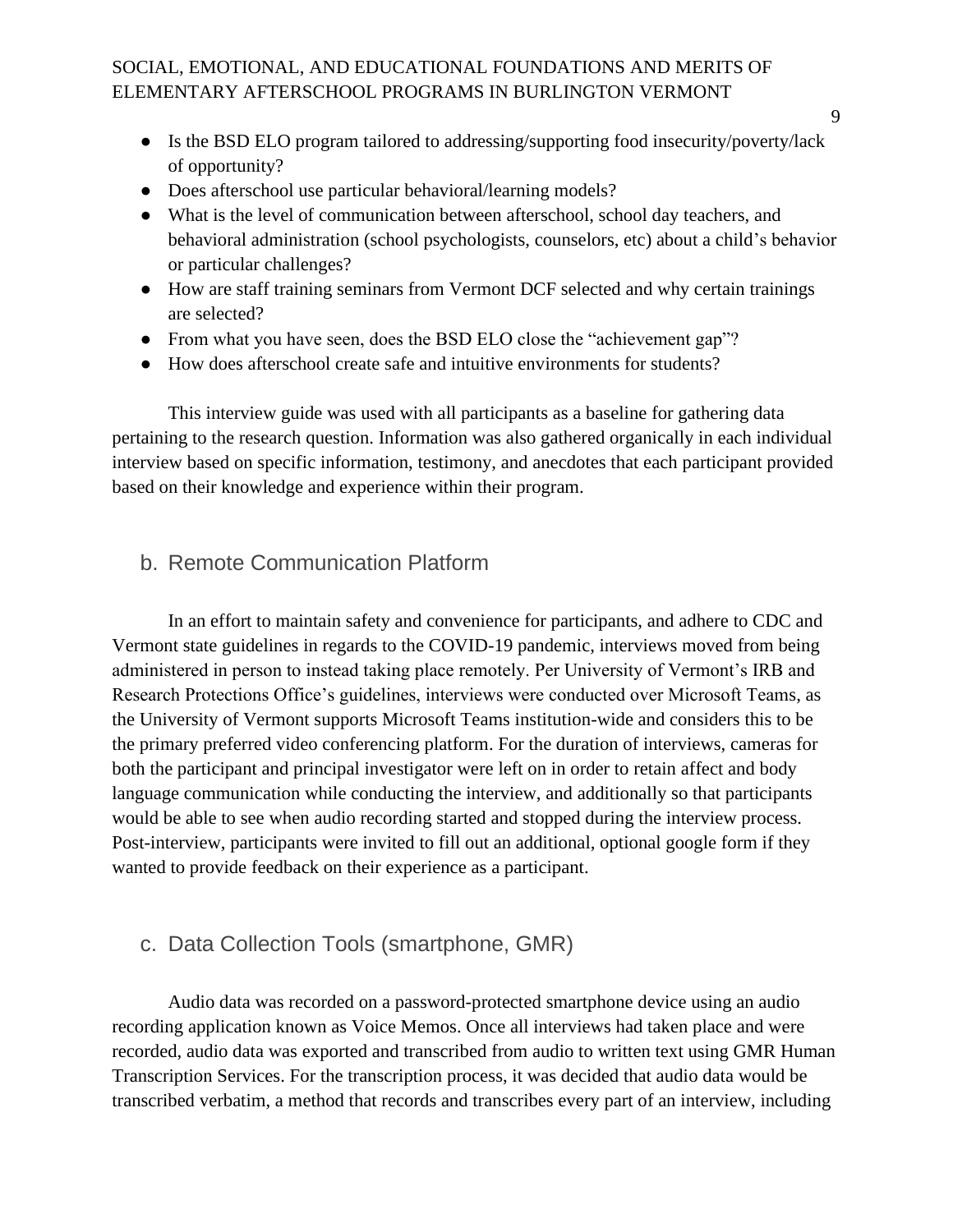all parts of dialogue and pauses so that the data would be as raw and original as possible to fully retain participant responses and leave potential for analysis around pauses and word phrasing.

## <span id="page-11-0"></span>V Analysis

For data analysis, an inductive, grounded approach was taken to organize and sort data into relevant themes. Analysis procedure began with taking all text transcriptions from participant interviews and uploading to a qualitative data analysis software known as Nvivo. To begin building a codebook for data, word frequency queries were run to find key terms and their associated frequency of references across all 4 interviews. From there, interviews were individually line-coded for additional keywords and themes. Once a codebook was assembled from word frequency queries and line coding, the 34 codes that emerged from data were sorted into themes based on hierarchy chart query results, as well as relationships noted in overlaps of certain codes (see table 1 below). To construct visuals of data and further consolidate themes, framework analysis queries were run to compile and summarize data sorted by its associated theme and interview origin. Node matrice charts were created to display frequency of codes and key terms separated by interview.

## <span id="page-11-1"></span>VI Limitations

Main limitations for this study included that it had a small sample size of only 4 participants and only participants from the Burlington school district afterschool faculty population were invited to participate in the recruitment phase— meaning that this study's findings are not necessarily generalizable to larger populations. The data is also limited within the district since participants were only recruited from elementary afterschool programs, when Burlington's Expanded Learning Opportunity also includes middle, high school, and summer programs. Data collection also produces finite results, since only one-time interviews were utilized, and of the four participants none chose to fill out the post-interview survey form to provide feedback.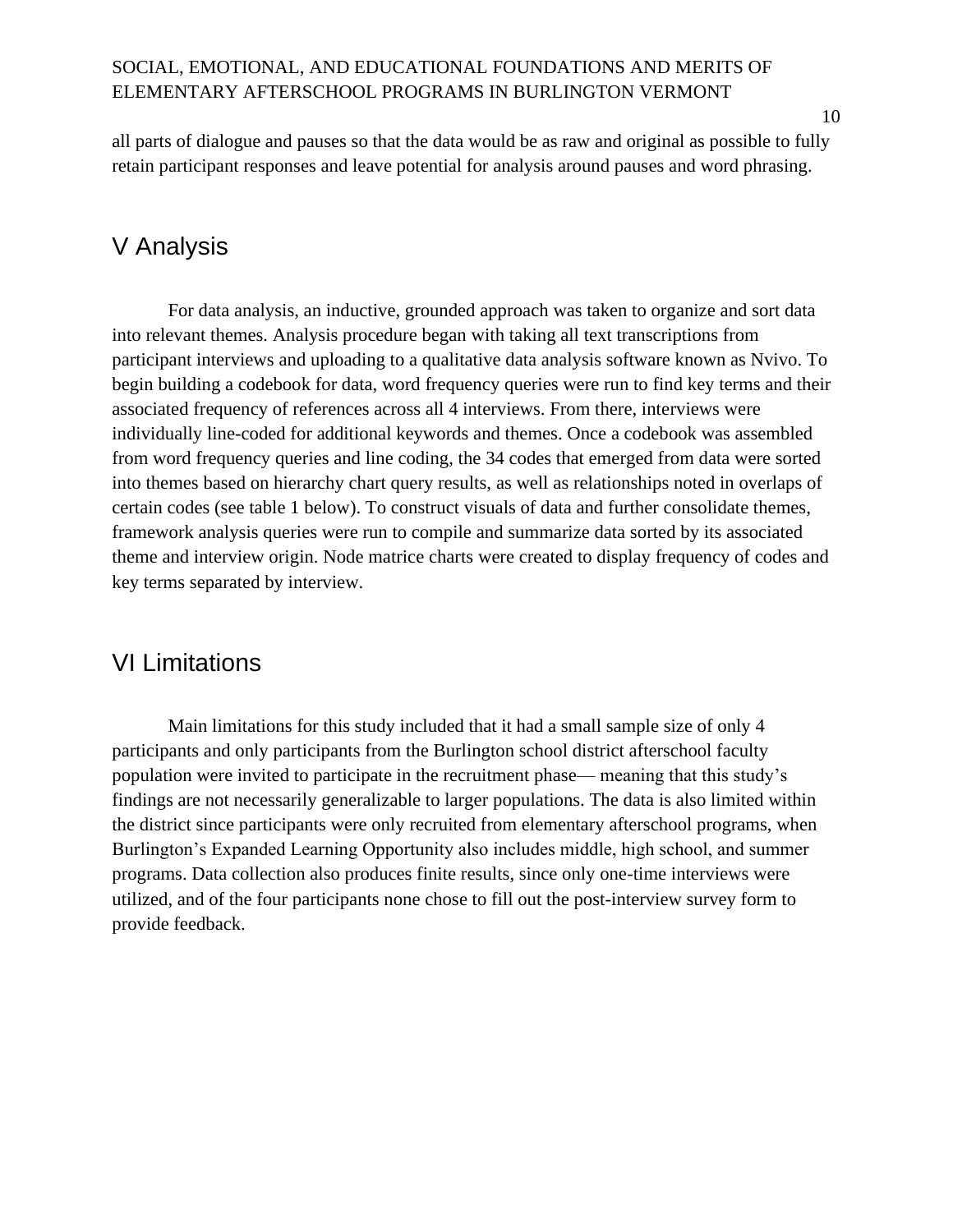Findings

<span id="page-12-0"></span>Table 1

| <b>Social Emotional Learning &amp; Behavior Management</b> |                                  |                                   | COVID-19 positive & negative<br><b>Licensing, Quality Ass</b> |                                                    |          |                                      |                             |           |
|------------------------------------------------------------|----------------------------------|-----------------------------------|---------------------------------------------------------------|----------------------------------------------------|----------|--------------------------------------|-----------------------------|-----------|
| restorative practices                                      | connection                       | safe space                        |                                                               |                                                    |          | site<br>director<br>role             | <b>STARS</b>                |           |
| behavior management                                        | Trauma<br>Social emotional       |                                   | <b>Relationships</b>                                          |                                                    |          |                                      |                             |           |
|                                                            | learning                         |                                   |                                                               |                                                    |          |                                      | professional<br>development | subsidies |
|                                                            |                                  |                                   |                                                               | positive                                           |          | negative                             |                             |           |
| <b>Education, Collaboration &amp; Student Achievement</b>  |                                  |                                   |                                                               |                                                    |          |                                      |                             |           |
| collaboration                                              | programming                      | <b>Academic</b><br><b>Support</b> |                                                               |                                                    |          |                                      |                             |           |
|                                                            |                                  |                                   |                                                               | challenges                                         |          | <b>Essential</b><br>child<br>program | staff training              | Childcare |
|                                                            | <b>Expanded</b>                  | achievement                       |                                                               | <b>Social Justice Lens, Equity &amp; Community</b> |          |                                      |                             |           |
| schoolday faculty collab                                   | Learning<br><b>Opportunities</b> |                                   |                                                               | support                                            | families | <b>Community</b>                     | <b>Accessibility</b>        |           |

Findings presented will focus on the four themes that emerged related to the research question "What are the ways in which BSD afterschool achieves/expands on traditional programs and achieves equitable, safe, and intuitive environments?"

(1) Quality Assurance and Professional Development through Program Licensure

(2) Educational Support through Academic Programming and Collaboration with School-day Faculty

(3) Social and Emotional Learning Prioritization through Restorative Practices

(4) Social Justice Implementation through Equity, Community, and Intersectionality

(5) Challenges, Positives, and Pragmatic Approaches to the COVID-19 Pandemic

Ultimately these themes from participants can inform what factors and applications are significant predictors of quality in child care for afterschool programs, and can provide answers to the research question.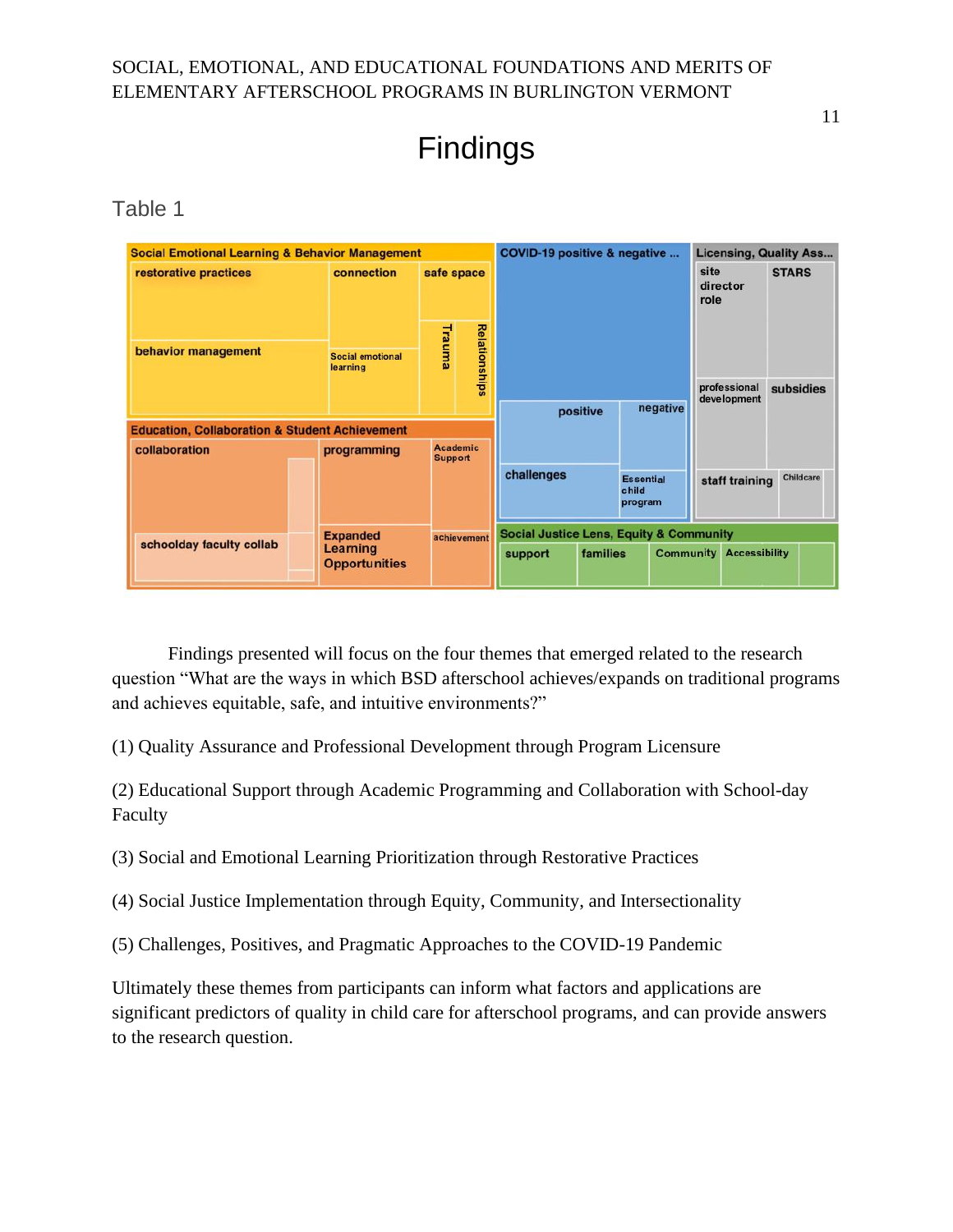## <span id="page-13-0"></span>Theme 1: Quality Assurance and Professional Development through Program Licensure

### <span id="page-13-1"></span>Table 2



Licensing Theme: Codes compared by number of coding references

Licensing Theme: Codes compared by number of coding references

Participants noted that program licensure is helpful in achieving an equitable environment because it participates in the STARS program. STARS, standing for Step Ahead Recognition System, is Vermont's quality recognition system for child care, preschool, and afterschool programs. Vermont STARS is a quality standard program that works with parents and faculty to inform confident decisions about child care." The primary licensing tool that BSD afterschool uses as a childcare program in the state of Vermont is the STARS License Program. According to DCF, child care programs that choose to participate in STARS are "stepping ahead— going above and beyond state regulations to provide professional services that meet the needs of children and families." (Vermont Department for Children and Families, 2021). Table 2 displays what each number of stars represents in terms of the ranking and quality of a child care program: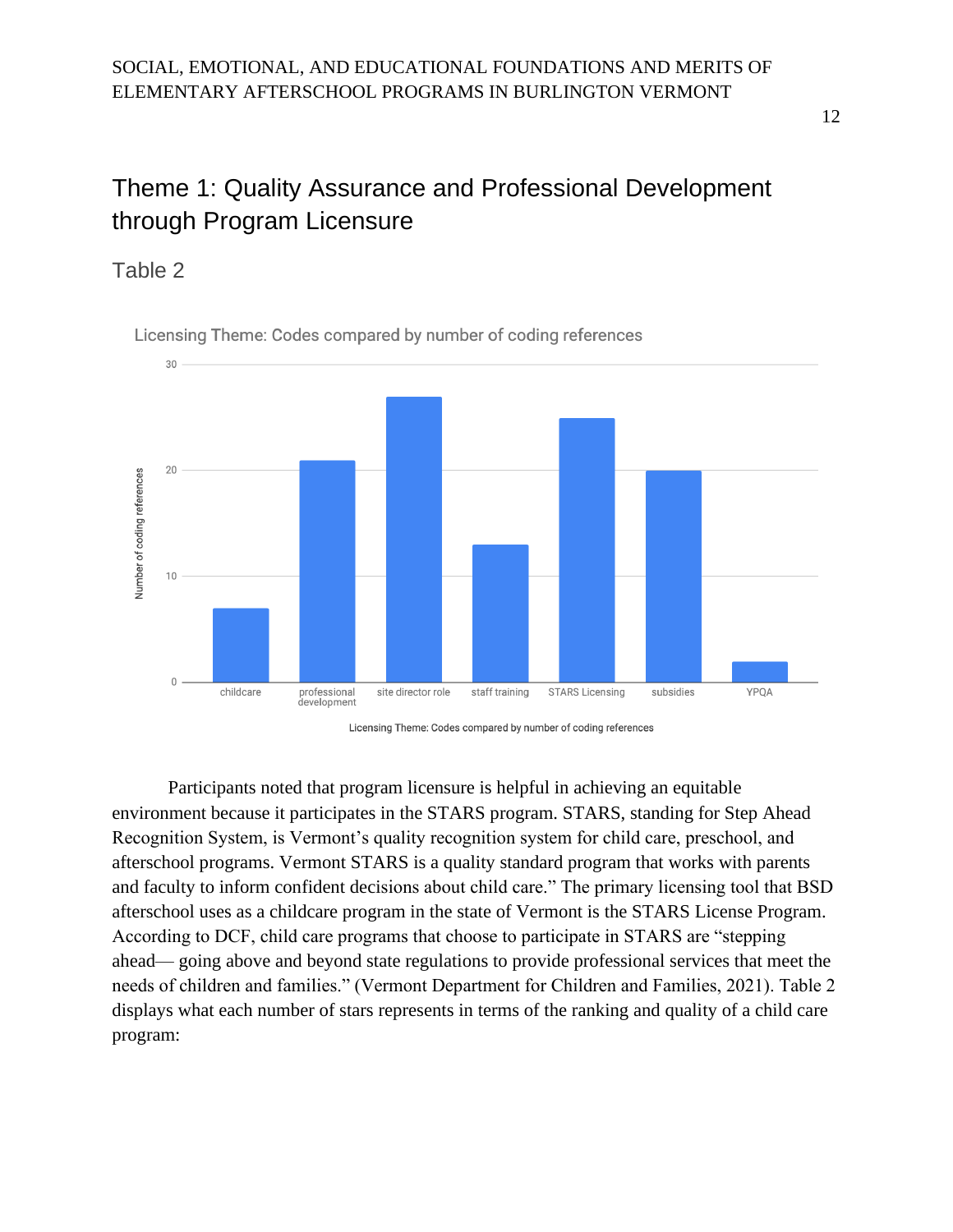## <span id="page-14-0"></span>Table 3

*The Meaning of Each S.T.A.R. (Step Ahead Recognition System)*

| 1 Star programs (regulation baseline, 0 points) | programs that have a full license based on the<br>appropriate child care licensing regulations.                                                                                                                                                                                                                                                                                                          |
|-------------------------------------------------|----------------------------------------------------------------------------------------------------------------------------------------------------------------------------------------------------------------------------------------------------------------------------------------------------------------------------------------------------------------------------------------------------------|
| 2 Stars programs (1-4 points)                   | are making a commitment to strengthen their<br>practices. They may have made some progress<br>in many areas or more progress in one or two<br>areas.                                                                                                                                                                                                                                                     |
| 3 Stars programs (5-8 points)                   | have made improvements and are working to<br>reach specific goals. They have either made<br>substantial progress in two or three areas or<br>have made some improvements across all four<br>areas.                                                                                                                                                                                                       |
| 4 Stars programs (9-11 points)                  | are established programs that have met<br>several standards of quality in all four areas.<br>Many four-star programs are also nationally<br>accredited.                                                                                                                                                                                                                                                  |
| 5 Stars programs (12-14 points)                 | are outstanding in all four areas (Staff<br>qualifications and training (1); interaction<br>with and overall support of children, families,<br>and communities (2); How thoroughly<br>providers assess what they do and plan for<br>improvements (3); and The strength of the<br>program's operating policies and business<br>practices (4)). Many five-star programs are<br>also nationally accredited. |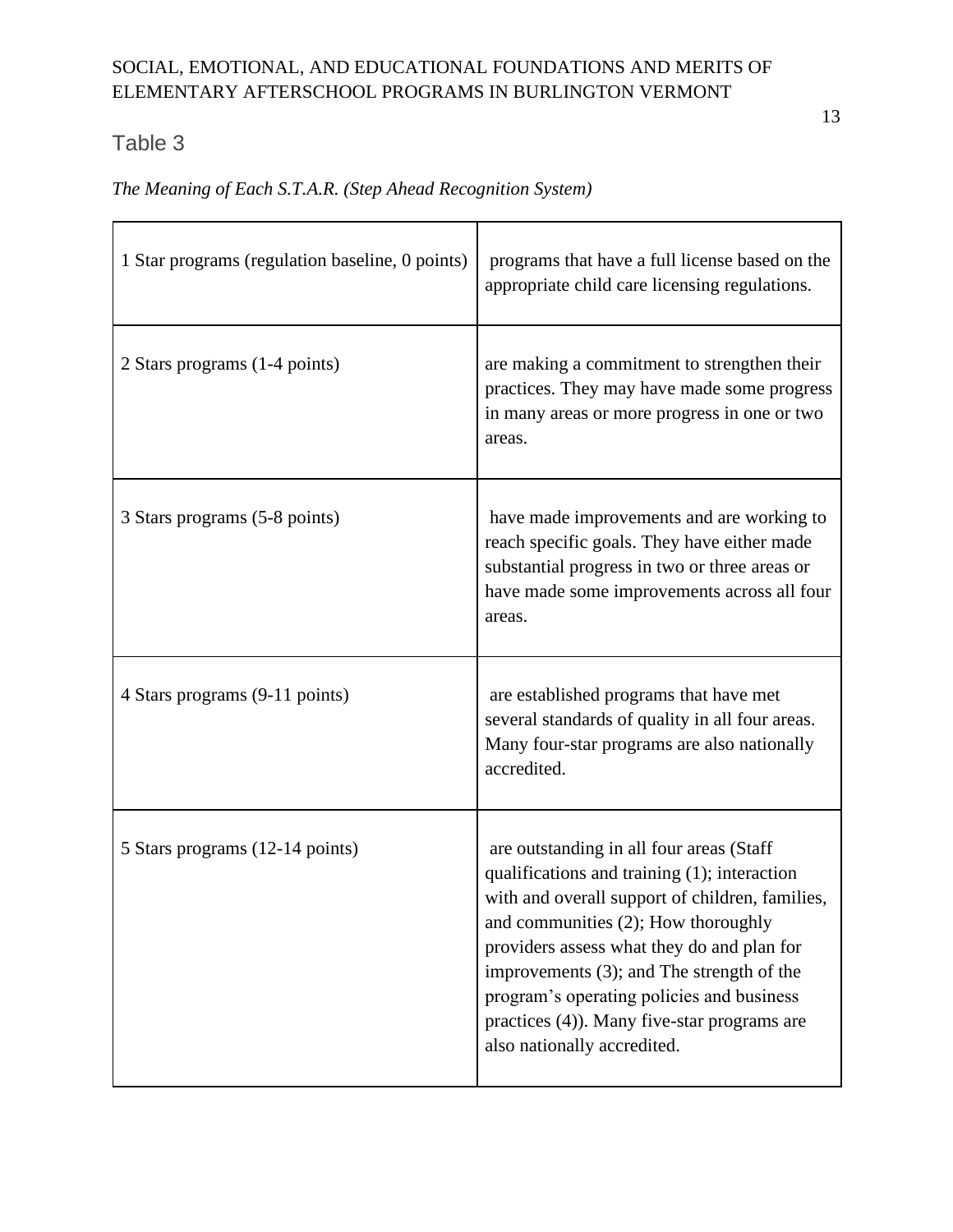#### (Vermont Department for Children and Families, 2021)

STARS' operates with a tiered system— wherein programs can apply for STARS recognition in the following four categories: Staff qualifications and training; interaction with and overall support of children, families, and communities; How thoroughly providers assess what they do and plan for improvements; and The strength of the program's operating policies and business practices (Vermont Department for Children and Families, 2021). Whichever categories a program applies to be recognized for are then ranked on a 1-5 "star" scale. Upon hiring employees within STARS systems, new staff are required to complete CPR and First Aid AED certifications, the Vermont DCF Mandated Reporting training, as well as complete a fingerprint-supported criminal record check (CRC). In addition, participants noted that per STARS regulations, all staff are required to participate in 11 hours of professional development training per year. Staff trainings for BSD afterschool cover an extensive amount of ground on child safety, cultural mindfulness, social and emotional learning, as well as learning and understanding signs of child physical, emotional, and sexual abuse. All training for staff are held and run by Vermont DCF representatives.

In tandem with quality assurance regulations set by STARS and Vermont DCF, another relevant topic that aligns with this theme and relates to fostering a safe environment for students includes BSD's priorities pertaining to professional development and implementation of training to attain capable and proficient staff in BSD's afterschool. Participants in the study included the following key testimony about implementation and effectiveness of the professional development opportunities encouraged by the STARS program.

One participant spoke about how having a structured licensing program encourages staff participation in their own development as professionals, by sharing, "Part of earning your STARS is following the Vermont licensing regulations and really empowering staff to proceed professional development, and engaging with students and families with quality programming". Similarly, another participant noted, "These systems are in place, really, to just make sure that we're always running the best program possible for the students, and they kind of make sure that we're adhering to guidelines." While one staff talked about the availability and access to training through the year, "Under our license, I believe all staff are required to have 11 hours every year, and we provide, um, more than those 11 hours throughout the school year."

As an added measure of professional development and self-evaluation, participants included that staff are required to routinely complete Individual Professional Development Plans (IPDPs), which provide an added measure of accountability and ensure that the professional development matches the needs and goals of the individual staff member. Participants provided key insights on the importance and implementation of professional development as a concept at BSD afterschool. For example one participant noted, "In the past years, we've really focused on restorative practices and social-emotional learning. And this year, they're [administration] taking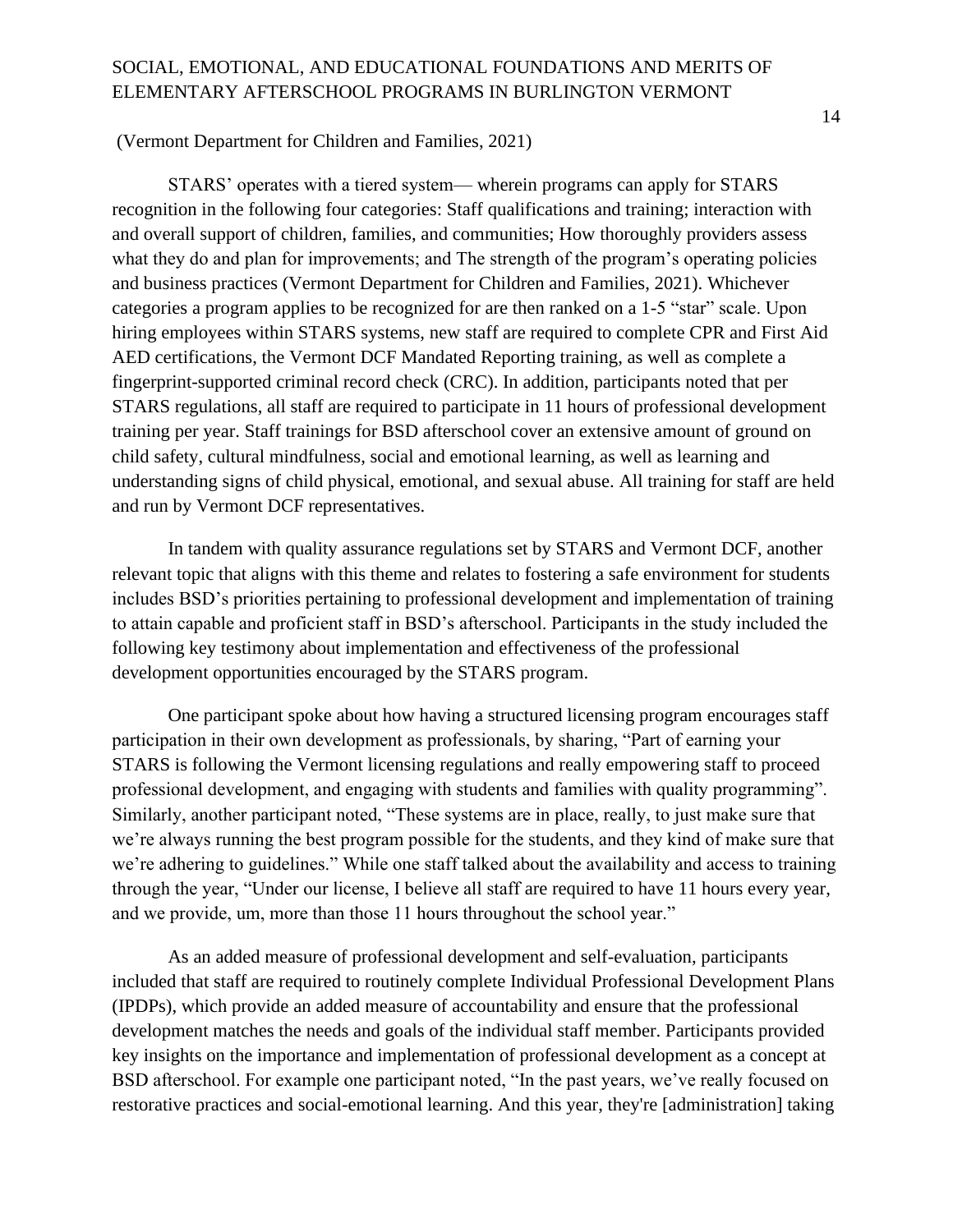it even further and going and looking at racial inequalities within Vermont and the Vermont school districts... I think [these training sessions] align with our program goals and the district mission and goals as well." While one other participant identified similar trainings when they stated, "In staff trainings, whether it be restorative practices – we did a big push last year and a little bit the year before on social-emotional learning and just making sure everyone was on the same page of understanding socially and emotionally where kids should be at based on their age. And then, that really underscored how even though they're supposed to be there, depending on their ACE scores, depending on their trauma background, they might be lower or higher"

In addition to identifying ways in which the licensure program supports staff development, participants also spoke to how they support overall health and well being of the children and families the programs serve. For example one person shared, "Kids in our school get if they need it dental. They get food, they get three meals a day and snacks, they get an education, they get socialization, they get all of these wrap-around supports"

In sum, licensing and professional development are crucial to creating strong quality foundations of an afterschool program. Having a program and its associated staff with the proper qualifications is a highly important component of a child care program. This is best achieved through acquiring approval for licensing. National accreditation guarantees accountability measures for quality assurance, as well as subsidies that both make programs accessible for families and strengthen the caliber of programs for staff to build on and implement.

## <span id="page-16-0"></span>Theme 2: Educational Support through Academic Programming and Collaboration with School-day Faculty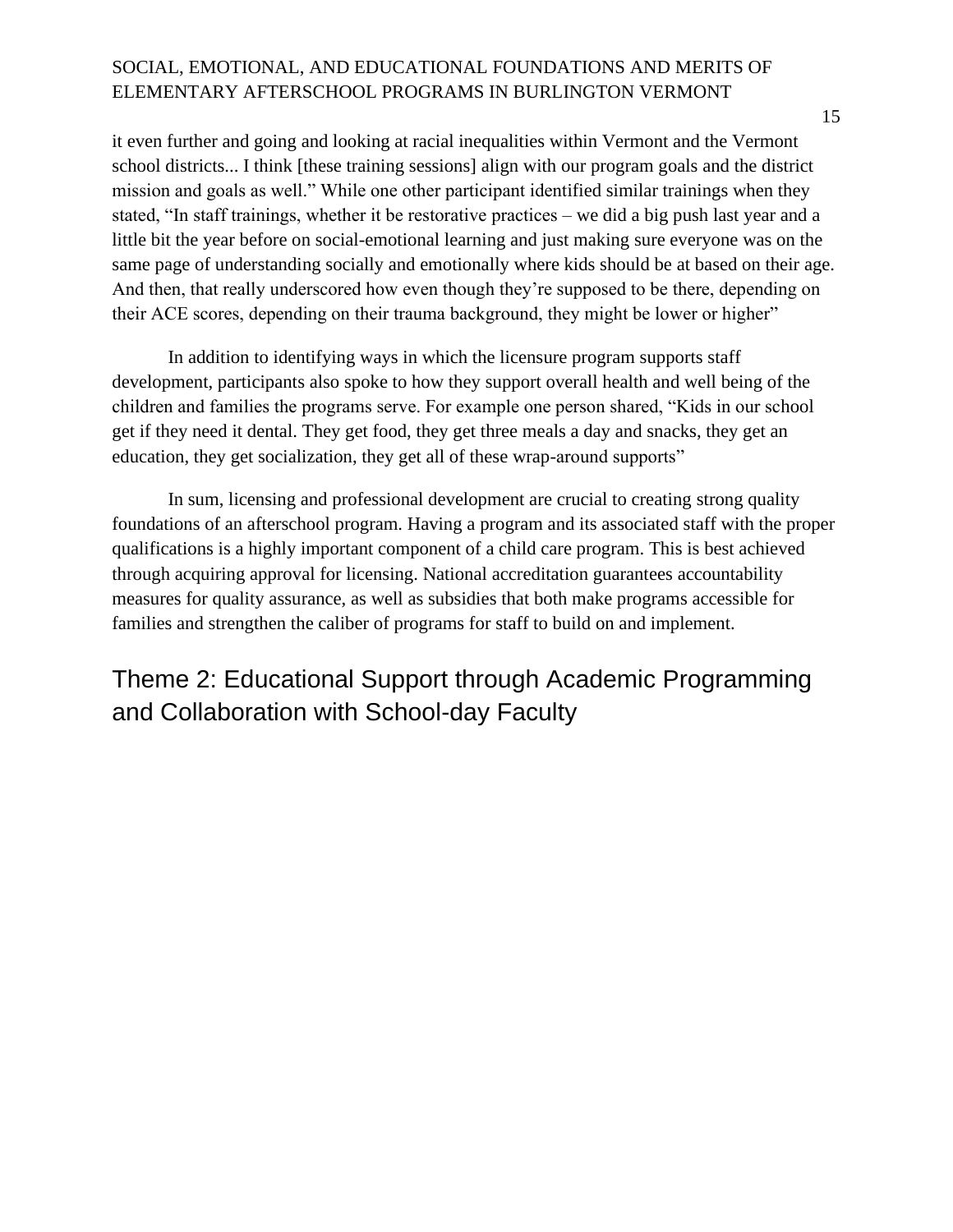#### <span id="page-17-0"></span>Table 4



Number of Coding References for "Educational Support through Academic Programming and Collaboration with School-day Faculty"

Revisiting the BSD Expanded Learning Opportunity (ELO) program, the mission statement of ELO as a program is to "foster the social and academic success of Burlington youth through high quality afterschool and summer programming in an environment that creates lasting connections with peers, adults and the community" (Burlington School District, n.d.). BSD coins the term Expanded Learning Opportunity to encompass its afterschool programs to further emphasize how the aim of BSD afterschool is to provide a multifaceted learning approach and engaging experience for students and the greater school district community.

In interviews, a participant described what the Expanded Learning Opportunity design looks like in execution by stating: "The [Expanded Learning Opportunity], it's really to provide a safe welcoming space for students to go after the school day ends to offer routine activities, to provide experiences, regulating social and emotional, and then just connecting with families as well. I feel like one one of the most exciting things is we get to meet and connect with families every day in a way that the school day doesn't. There's a really good sense of community within the after-school program, families and staff."

Another uniting point provided by several participants involved that the overarching aim of ELO being that afterschool serves as an extension of the school day in its intent to be education, but with an emphasis on exploration and learning being tailored to students' interests. One participant noted that part of the effort to make ELO a high-quality program for students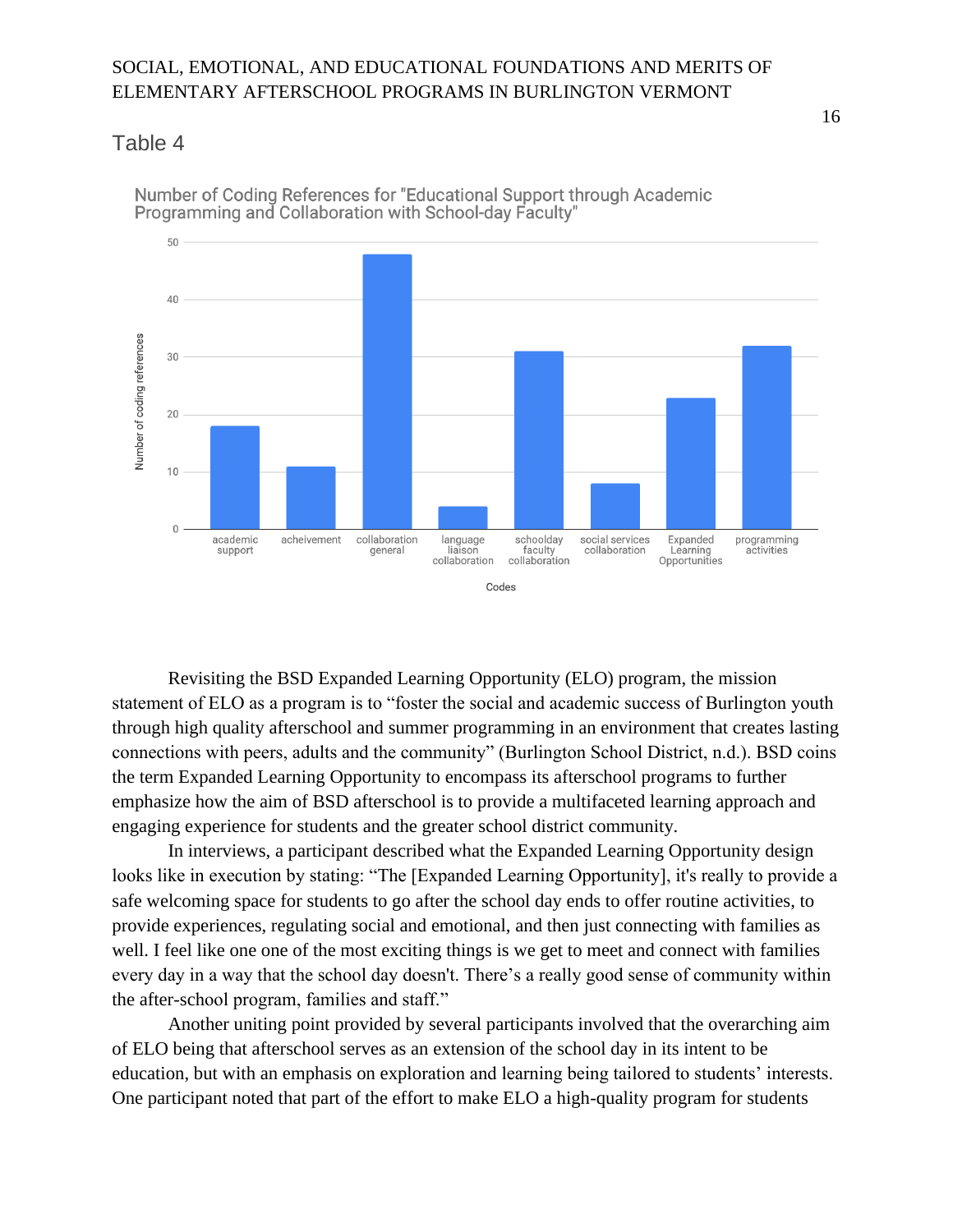involves efforts towards being "geared towards looking at afterschool not so much as labeled with the stigma it had before which was solely childcare, and you kinda just left your kid there and hope they didn't fuss too much. Now what we really try and focus on is using that time constructively and bringing kids opportunities that they might not have had a chance to experience during the school day, or they might not have a chance to experience outside the school day."

Based on participant responses, the general testament to Expanded Learning encapsulates ideas surrounding creating a welcoming space for students that offers the consistency and security of a routine, engaging activities, and social connections with their peers and with staff. Expanded Learning looks at afterschool programming as being a space where activities and programming promote experiential learning and increased academic support available for students when needed.

Classes and activities range from skill building with art, music, sports, science, cultural appreciation, and community projects. In addition, programs hold time for academic support and homework help when needed by individual students. One participant in the study provided the following example experience of a program that was run at their site in the past:

*"We put together a Student Planning Council for our fourth and fifth graders last year. It was an application process. Kids had to really think about why they wanted to be on the Student Planning Council. And the council met every week for about 30 minutes. Um, and they would talk about all things afterschool. And the big picture was, we would have these kids on this planning council, and they would help make decisions around afterschool. So, they would help decide, you know, what kind of sports equipment we would get for recess. They would help decide what kind of clubs we would offer. We were going to have one or two of them come in for staff interviews during the school day and, like, pull them in and just really, really give them some voice. I think it's really important to have engaging activities, like engaging enrichment that's, um, built on their interests. Um, or even takes, kind of, little hints of things that they're interested in and building on it even further without them knowing that that would be something they'd be interested in. Giving them opportunities to explore something they may not have explored otherwise"*

Another key piece of this theme involves how BSD afterschool prioritizes closing achievement gaps and helping students thrive through academic support implemented into programmed activities. Two key examples participants provided involved that making afterschool engaging for students has a positive effect on school day attendance rates. As one participant remarks on this subject, "There's been kids who struggle with attendance. And then, they are coming to school because Afterschool is there. If they have a good relationship with that staff in Afterschool, our whole goal is not to get them to do academic work, but is instead just seeing them as a whole person."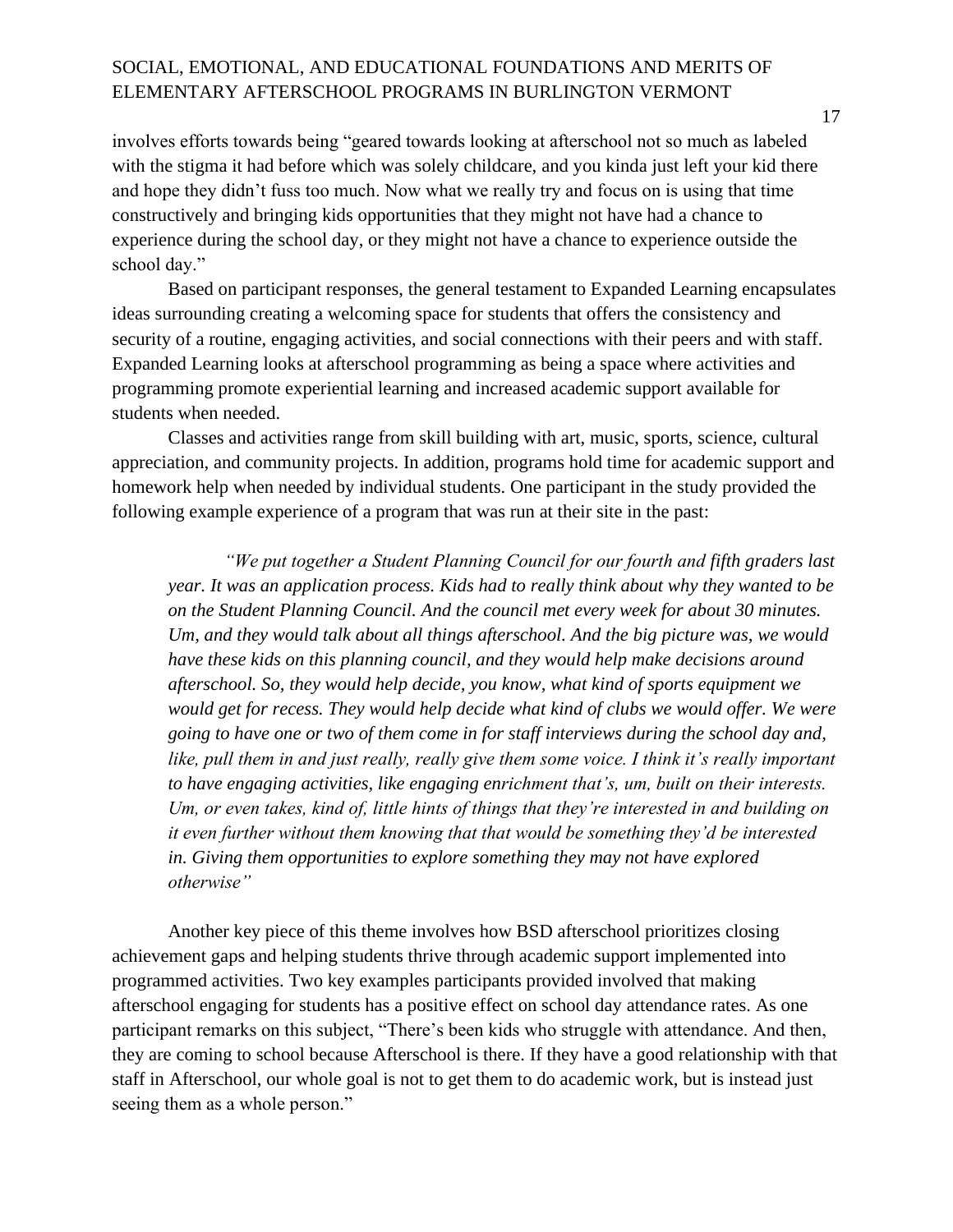The second example involves a participant in this study who worked to implement a weekly reading buddies program during the meal period during afterschool to encourage students to build relationships with their peers and improve their reading level during afterschool hours. The participant provided the following key testimony and details on said experience:

*"I think that the Reading Buddies program that I had running for three years and really vamped up in year two and three, was helping to close that literacy gap. Maybe not a ton, but we worked really hard to push that literacy as much as we could. One big push that I had for three years, and this year being the fourth, and it is not what anyone wants or has expected, um, this COVID year, but I did a big push with the school librarian, and she and I started Reading Buddies. And we got it from one kid to 10 kids, and by the end of the third year, every single student was reading at their suppertime every day for those 20 minutes. I started tracking it before we got shut down in March, and we just saw this progressive increase of kids. And I know that when we first started it with our one kiddo, those 20 minutes every single day, the anxiety around not being on the right level decreased because she ended up really getting that one-on-one attention and increasing her [reading] level."*

Additionally, this participant went on to say the following about the academic and student support-related collaborations afterschool staff engages in with other school day staff:

*"That was one school day collaboration. And now with our academic period, we do have parents who are like, "Oh, my child is – I think my child is falling behind in*  math." And so, we go and we speak with their teacher and see how we can support that *particular student. We're constantly in contact with the principal just about any issues or concerns. We are constantly in contact with the school counselors, guidance counselors, and student support services just to ensure that any issues we see are on their radar."*

A significant finding that existed across all participant interviews spoke to the fact that a key distinction about BSD afterschool is that there is a priority to see afterschool as an extension of the school day and as a means of additional guidance, support, and education for students. A participant described that much of their role as an afterschool site director involves collaboration with other school day faculty, stating: "Oftentimes, I have a meeting with the guidance counselor, or I meet with the teacher, or we'll exchange some emails to help support each other, having referrals sometimes based on that. If there's an incident, I would write up this incident report and make sure that everyone is looped in."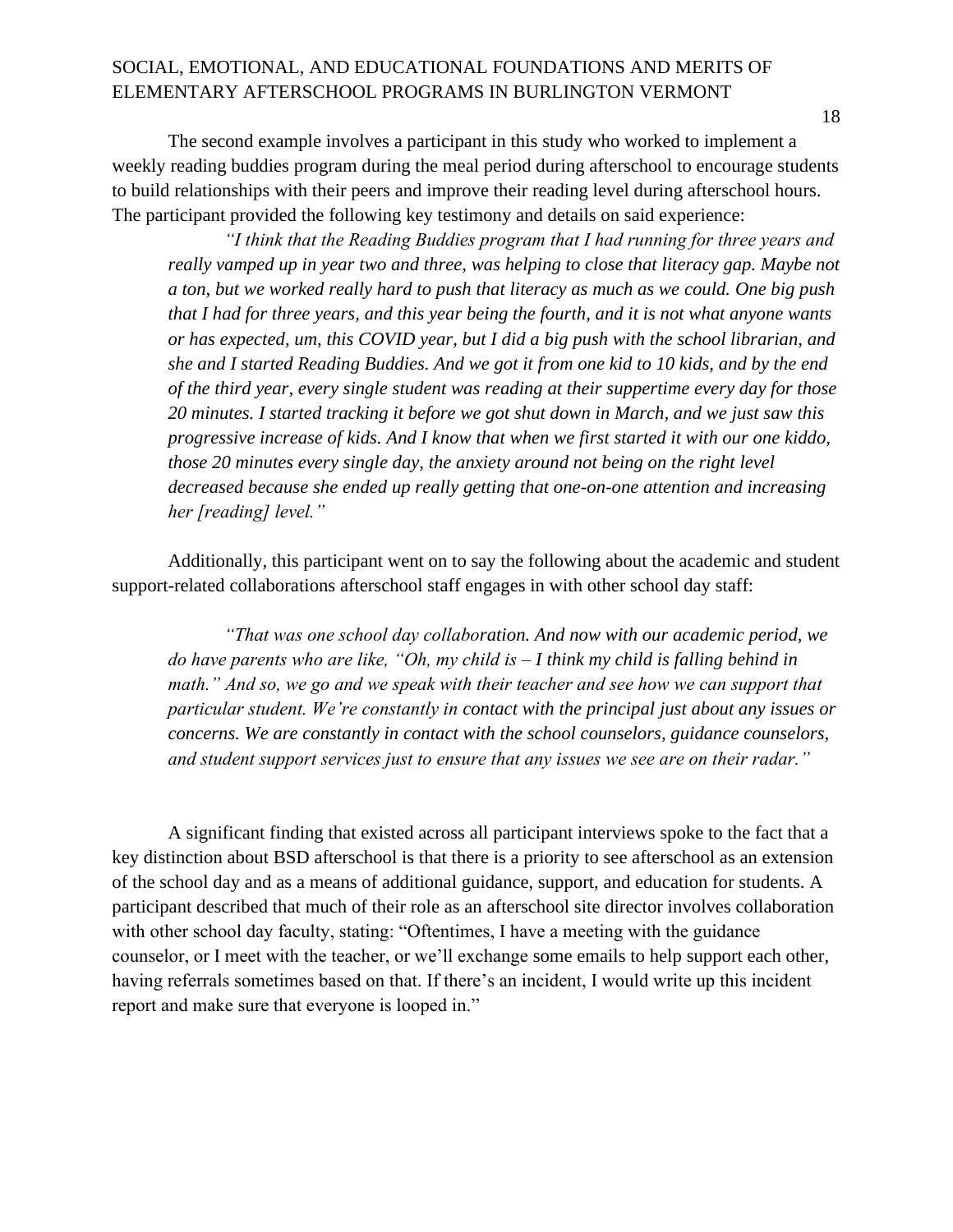## <span id="page-20-0"></span>Theme 3: Social and Emotional Learning Prioritization through Restorative Practices

#### <span id="page-20-1"></span>Table 5

Number of coding references for "Social and Emotional Learning Prioritization through **Restorative Practices"** 



Social Emotional learning in BSD afterschool takes the form of positive behavior management between staff and students, teaching self-regulation skills to students, and creating a safe environment for students to be heard.

Social emotional learning plays a critical role in afterschool behavior management, as staff are mitigating student behaviors that may stem from behavior modeled at home, food insecurity, trauma, challenges associated with low SES and family dynamic changes among other unique, circumstantial factors and challenges students may face. A participant in the study expands on this point, saying: "external factors in people's lives that we're not exposed to, whether it was a bad morning because a parent was stressed and late for – late for work and so they had a rough morning, or they had a fight with their sibling, or – you know, there are so many factors that contribute to big behaviors in a day". In addition, another participant comments on how Restorative Practices help staff understand students displaying big behaviors, saying, "Often, the kids that are showing extreme behaviors that would resolve in their suspension or expulsion are kids that need to be in programs most often. Kids that might not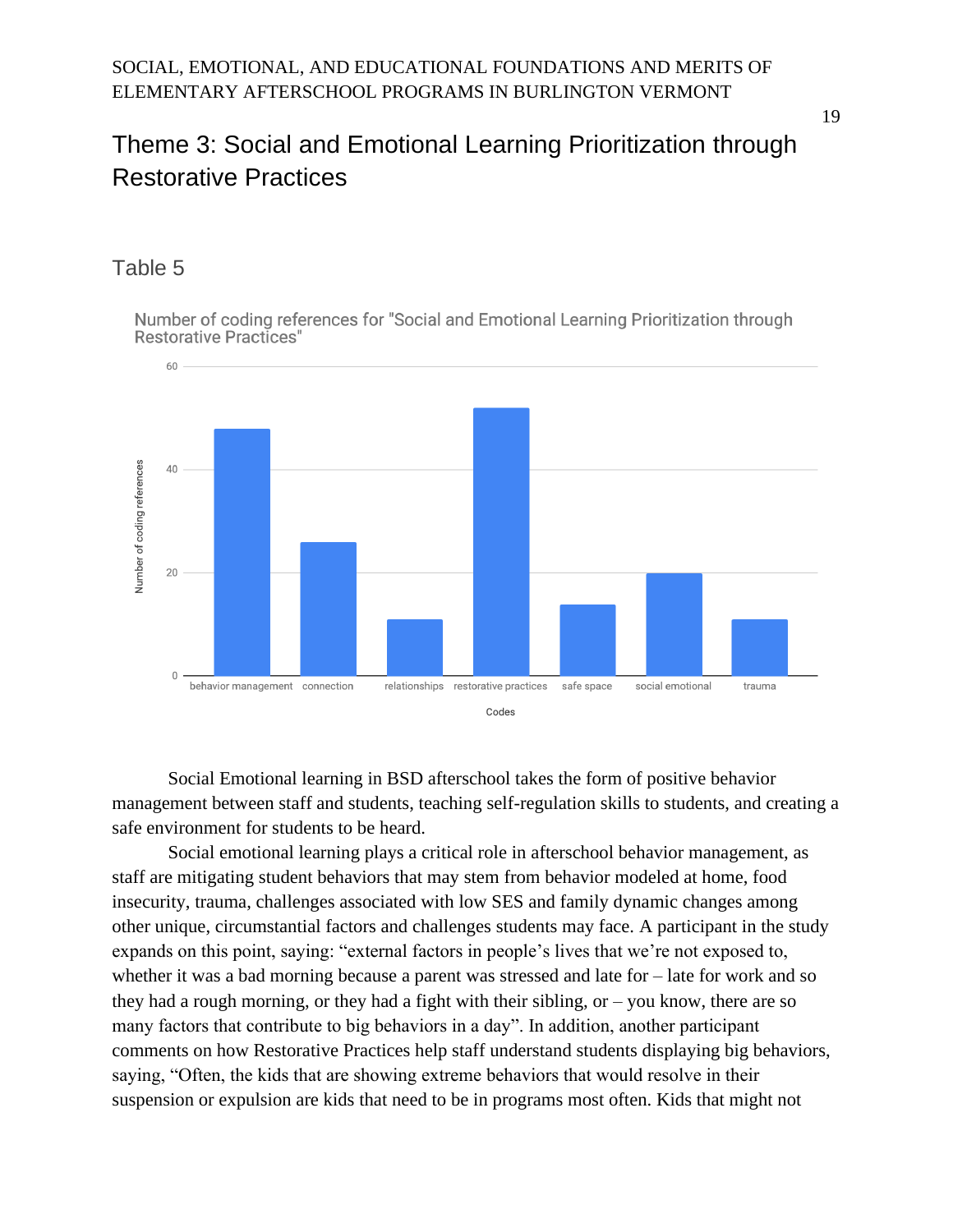know how to get along or might not have the skills to communicate with friends or classmates. [Our goal is] keeping them in the program, finding supports and ways to support them, and making sure that they feel safe and, and comfortable as well as their classmates."

Social Emotional Learning comes into play through the form of Restorative Practices (RP). BSD afterschool implements Restorative Practices not only as a tool to mitigate and work with students on their behaviors, but also as a tool to teach self-regulation skills to students. On the topic of self-regulation, one participant remarks: "I think that the restorative practices model is so great. The whole focus is keeping kids in the program and really working through, you know, what is the root of behaviors as opposed to expulsion and suspension where, you know, [with that] you're not really figuring out what the root of the behavior is or are or why things happened the way they did and, you know, focusing on the person that was harmed". Based on this response it can be observed that Restorative Practices teach students skills to self-regulate, approach and work through conflict, learn empathy and how to communicate and work together with peers and faculty.

Finally, restorative practices reaffirm afterschool as a safe space for students, where they are given a voice and the opportunity to be heard. One participant illustrates this concept by noting that engaging with students through restorative practices "takes the pressure off of whomever they're having a conflict with. It allows me to mediate and have a larger vision of what – what's going on, and it allows both kids to understand" and that it entails "really just allowing every single person to feel like they have an opportunity to speak about how they feel and know that those who they are speaking to are going to be listening and not interrupting. And for kids, that's super important because kids are – you know, they  $-$  I feel like sometimes they get anxious when they have to explain something because they feel like they're gonna get cut off".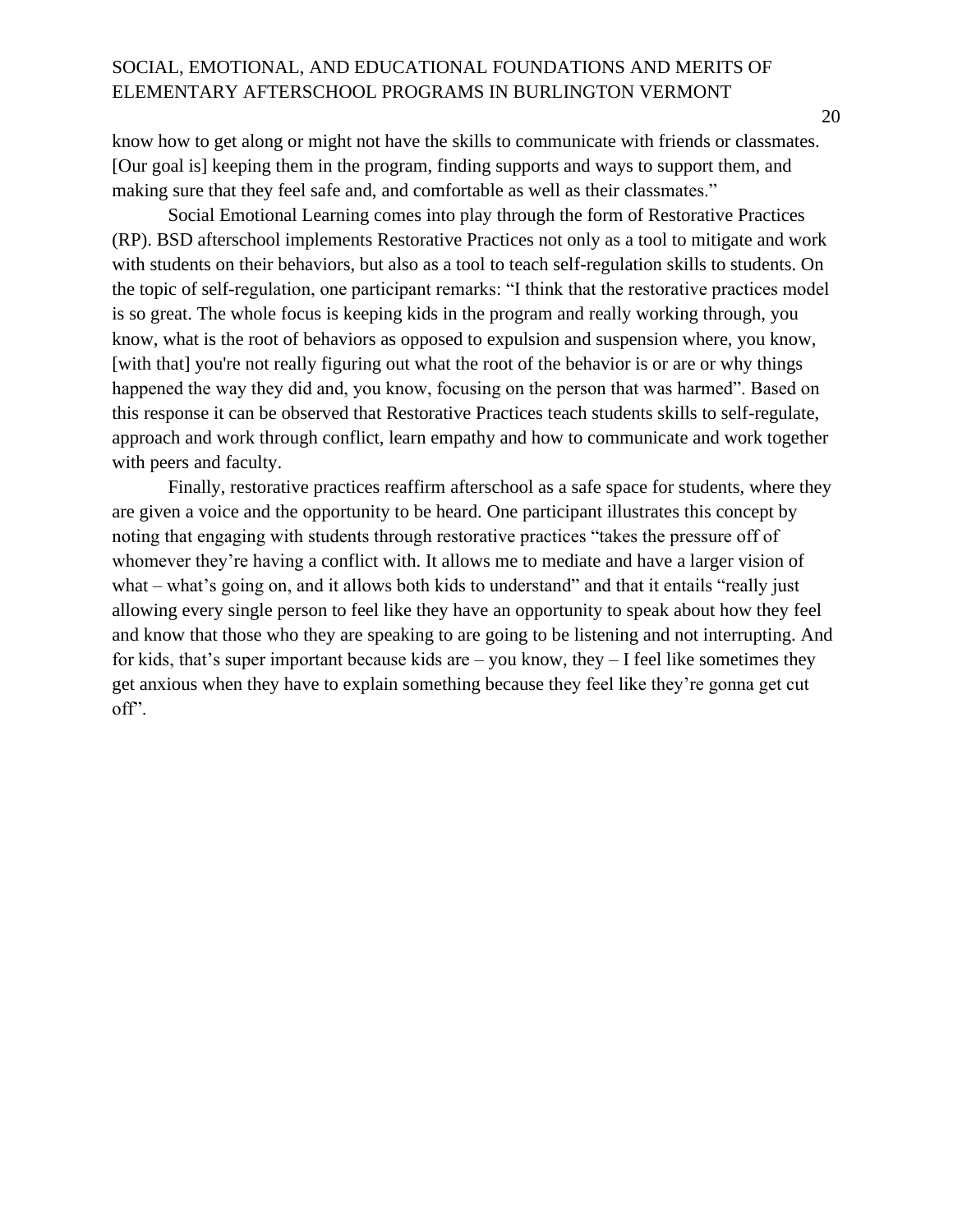## <span id="page-22-0"></span>Theme 4: Social Justice Implementation through Equity, Community, and Intersectionality

### <span id="page-22-1"></span>Table 6

Number of coding references vs. codes for Social Justice Implementation through Equity, Community, and Intersectionality



Another theme that surfaced from the findings of this study that operated in tandem with the implementation of social-emotional learning, involves triaging a social justice lens into BSD afterschool through equity models, an emphasis on community engagement, and upholding intersectionality as a value in the program.

In addition to Restorative Practices (RP) being implemented as a tool to build social emotional skills with students, it is also utilized at the administrative level in the school district and in afterschool as a guiding equity tool for staff to mitigate student behaviors and incidents. One participant explains how restorative practices are able to come through and be utilized to provide restorative justice to students, stating: " really what it [restorative practices] is in essence is allowing people to sit and be heard, and to actively listen to how others around them are feeling ... This year, they're taking it [restorative practices] even further and going and looking at racial inequalities within Vermont and the Vermont school districts. So, those are some that we have offered to staff or our Site Director Teams have participated to bring some of that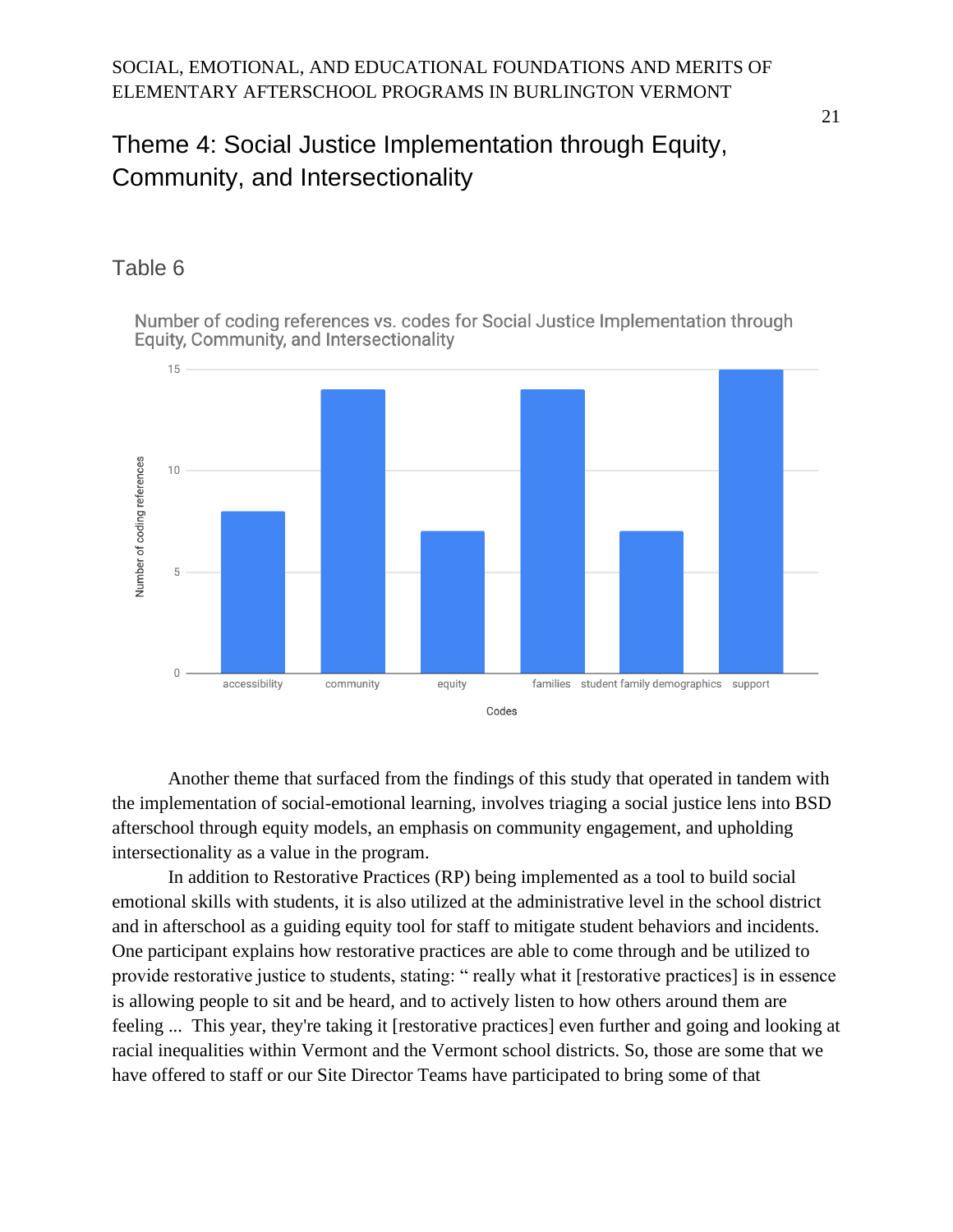information back that really, I think, align with our program goals and the district mission and goals as well."

Expanding on this concept brought up by this participant, BSD applies restorative justice as a behavior management strategy in order to work with students proactively on behaviors. This approach is also intentional with its additional purpose aimed at decreasing unnecessary disciplinary actions— namely the unjust practice of using suspensions predominantly against students of color. A participant remarked the following on how the format of an RP-guided conversation benefits students: "those conversations to really hear where another person is coming from, and another person's thought process, and to – to acknowledge that that was their thought process, and to acknowledge the hurt, and for both of those kids to figure out a way to move forward in a positive direction. I think, you know, that type of conversation in itself can teach a form of social justice."

In this way, the prioritization of RP and social emotional skill building helps students hold conversations about social justice, as well as engage in social justice in a way that allows students to exercise empathy and understanding for one another. This application of RP also allows students to take an active approach in learning how to see the world and experiences from a point of view outside of their own, which is a fundamental piece of engaging in social justice on an individual level for students, and on an administrative/macro level as the school district implements these priorities and practices.

Another key piece that encompasses this theme stemmed from participants reflecting on BSD's focus on building community within the program and greater school district, as well as working to build a space that celebrates diversity and intersectional backgrounds of students and families. Speaking to Burlington's level of diversity, a participant stated "I believe Burlington has the highest percentage of refugees and immigrants getting resettled in Burlington, and in particular in the neighborhood of the school that I work at. We have kids and families who are coming from possibly traumatic backgrounds just based on however they ended up in Vermont. They have this different perspective of the world and of self, and I think that could possibly add to stressors."

In terms of connection with families, participants made two salient remarks on the subject. When recounting their role and duties as a site director, one participant noted: "[part of my role is] just connecting with families as well. I feel like one of our biggest— one of the most exciting things is we get to meet and connect with families every day that the school day doesn't. So, there's a really good sense of community within the after-school program, families and staff." Another participant remark included the following on the topic of community: "This probably goes for all programs across the district, we're really working on building a community of students and families and that social, emotional piece— really helping kids navigate, play together, and interacting in positive ways."

Connection and building community with families takes many forms at afterschool. Site directors' primary role is to be in communication with families, checking in with parents at pickup time, and coordinating families signing up for spots in the afterschool roster as well as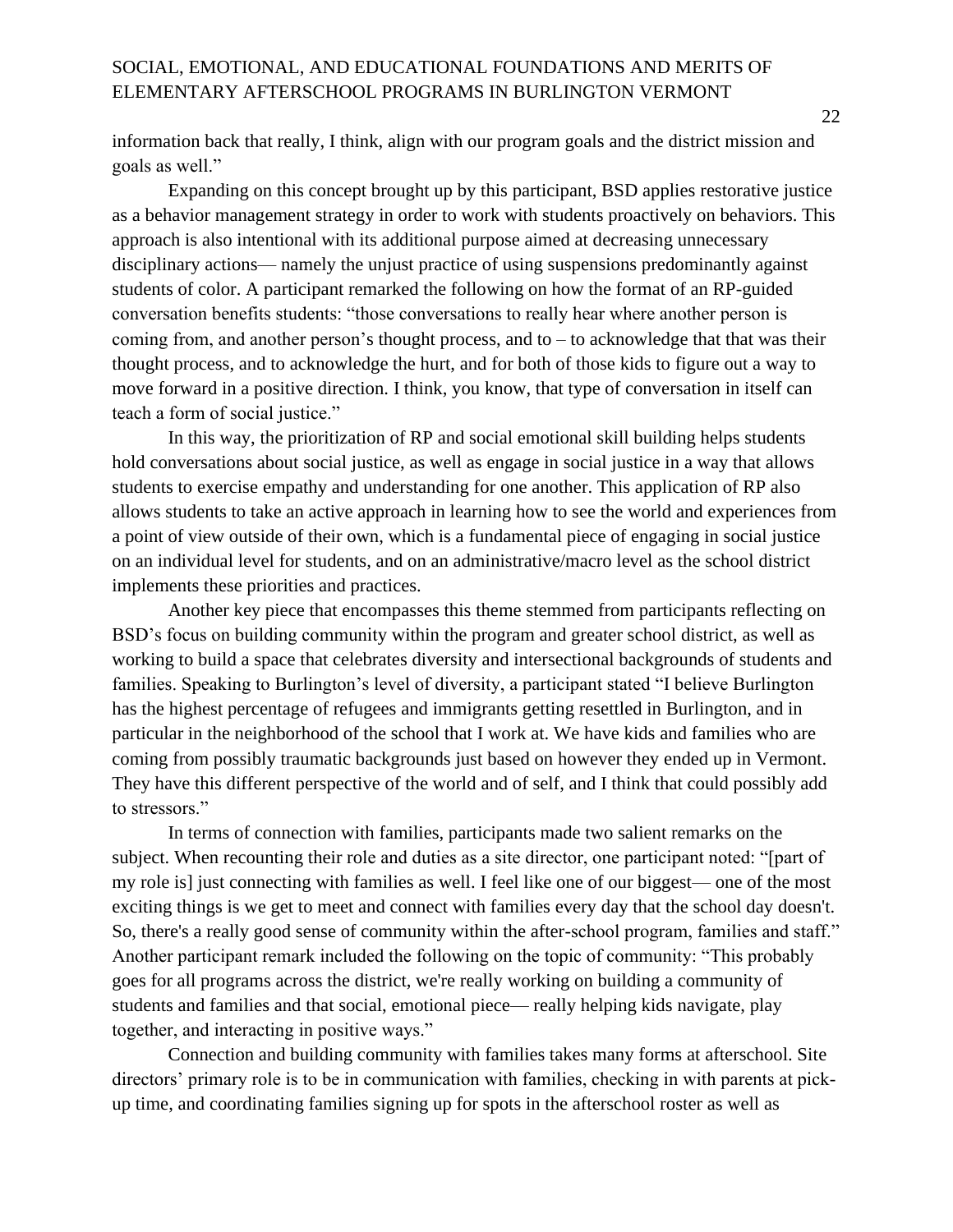activities that each individual student wants to do. In addition, each program location will hold monthly community dinners, where the school district provides a free meal and families are welcome to bring in additional meals from traditional backgrounds.

Participants also presented information regarding social justice policy that is relevant and implemented within the afterschool system of Burlington School District. Specific policy that one participant cited during their interview included the McKinney Vento Act of 1987, which BSD afterschool will follow and refer to in emergency situations with students experiencing homelessness. A participant expanded on their experiences referencing McKinney-Vento, stating: "[McKinney Vento] is the strongest example of policy to help a homeless student. They [students] have certain rights if they're homeless. And students who are homeless are – have a priority spot at Afterschool. I try to encourage them that there's a family outreach coordinator who could help walk them through the subsidy process."

## <span id="page-24-0"></span>Challenges, Positives, and Pragmatic Approaches to the COVID-19 Pandemic

#### <span id="page-24-1"></span>Table 7

Number of coding references vs. Codes for Challenges, Positives, and Pragmatic Approaches to the COVID-19 Pandemic

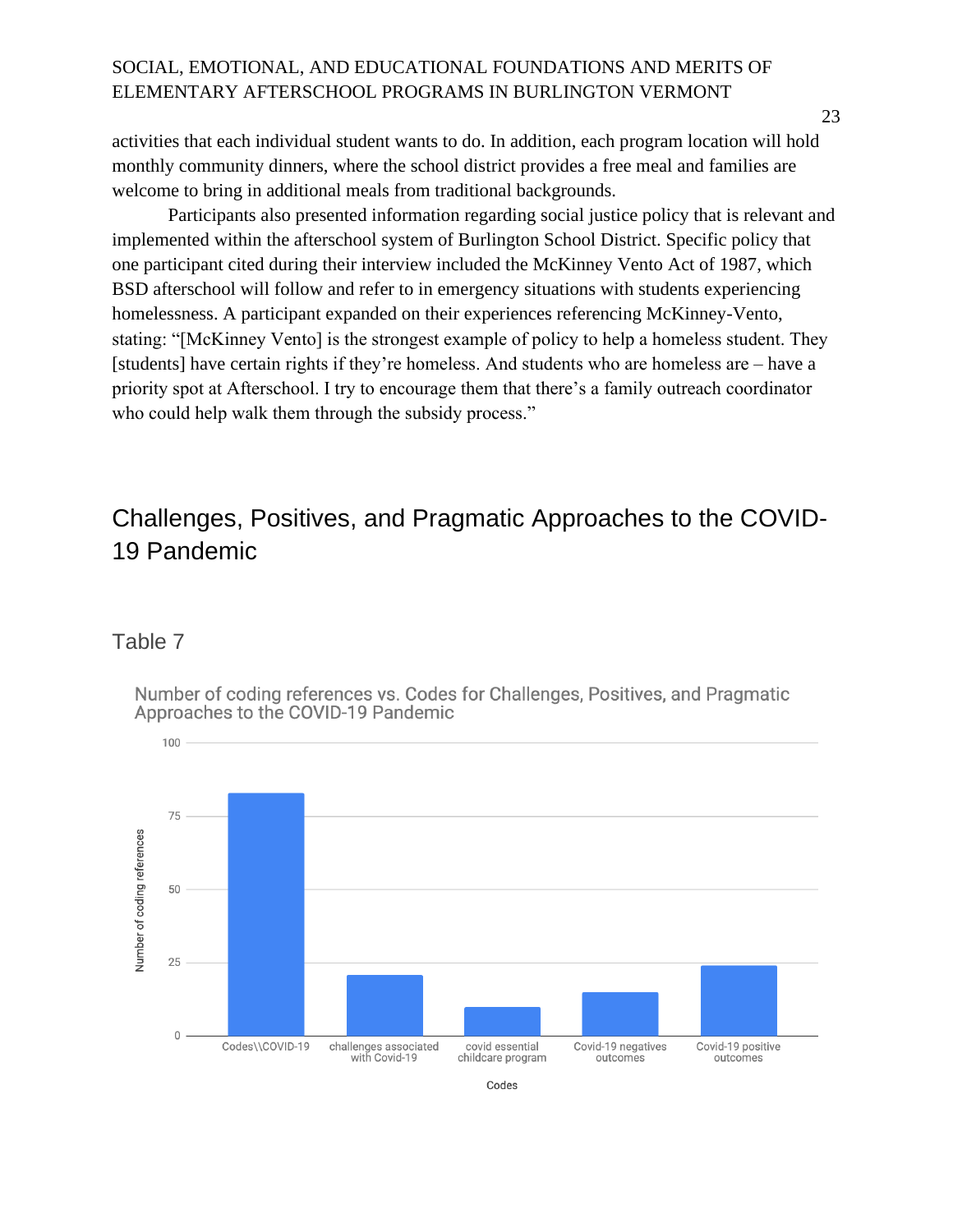The COVID-19 pandemic has drastically restructured the landscape of child care modality and accessibility for both the child care organizations in question and the families that rely upon them for care and supervision of their children. During the interview process of this study, the COVID-19 pandemic was brought up in discussion by participants organically and without prompting numerous times throughout all participant interviews. During analysis after data collection, it was found that there was an aggregate total of 83 references made to COVID-19 across all interviews (see table 6).Overall findings regarding developments in program as a result of the COVID-19 pandemic involved participants recounting ways that the afterschool program had to be restructured to accommodate social distancing regulations, and how these changed yielded both challenges and benefits for faculty and students.

Participants recanted that challenges associated with adapting to the COVID-19 pandemic arose in several areas. For one, types of activities and classes in program for students were limited in order to comply with social distancing guidelines. Participants remarked that activities were scaled back because "we can't have community vendor partners come in. And we can't go [on field trips]" and "staff are having to really, really think about activities, and that has been, I think, a challenge for staff. but we just can't share the supplies like we used to."

Participants shared in their responses that there were also difficulties surrounding budgeting and material sharing, as students would not be able to share materials for activities, many poreouse and cloth materials needed to be removed or substituted from each program site's supply offices in order to be "covid-friendly" and easy to disinfect.

Opportunities for socialization among students also had to drastically change due to COVID-19. One participant's response focused on this aspect saying, "the kids aren't able to see other kids from other grades, which is a bummer. Our snack and play period is gone. We don't have the big meal. I think I missed that the most. Because that was when I got to see all the kids, and interact, and check-in. And it was just very fun, and lively, I gave announcements, and we did special surprises. So, snack and play is done, we don't do that anymore."

In addition, another participant added to the socialization piece, saying that while social distancing is maintained and enforced, it is difficult to rationalize these rules to younger students, who are inclined to want to engage in hands-on play, why they need to stay social-distanced from their peers. A participant spoke to this piece, saying, "we have these big expectations, especially in COVID where you can't touch your friends, and you can't play with your friends' hair, and you can't have your mask off. [For] a lot of our kindergarteners, this is weird. [The] COVID world is their first introduction to school, to formalized schooling, which is definitely weird. Then, you know, they're coming off of a summer break and an entire COVID break [starting in March 2020]. I don't know if we can call it that, but those 13 weeks or so of lockdown, and then summer, and then they're back in a very structured environment, it's a lot for them to go through."

In interviews, participants were asked to share what successes they felt BSD afterschool was yielding in spite of the challenges presented by the COVID-19 pandemic. Participants were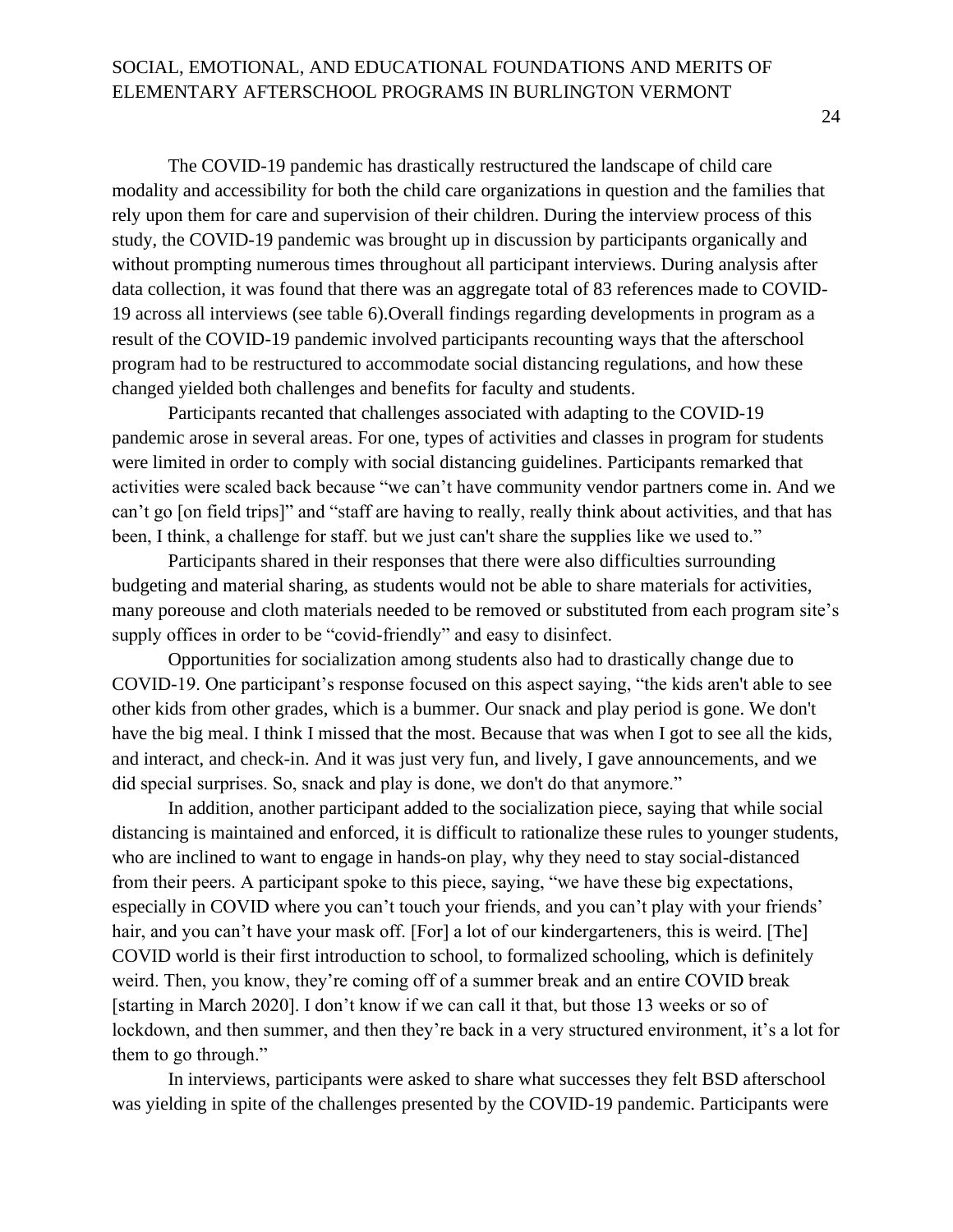asked questions such as: 'what positives were yielded that have benefited students in ways that were unanticipated?' One key finding participants provided in this area pertained to the fact that activities being restructured left additional time in programming that was targeted towards more direct and focused academic support for students, as a participant remarks, "Now what we really try and focus on is using that time constructively and bringing kids opportunities that they might not have had. There was this space to do the academic support. So, there was this request. Like, we've been wanting to do academic support for years. We've just never been able to build it in because we were doing these big supper transitions."

Another beneficial outcome that participants noted involved smaller groups creating close social bonds and positive connections among students and afterschool staff. A participant stated: "I think some of our staff have really taken advantage of the fact that they're gonna be with the same set of kids every day, and they have kind of helped bond that class in a way that might not have happened previously." Additionally, a participant went into detail on the small group system used in program, saying: "Kids as grade level bands is, I mean, it's not what we want, but it's also nice, because they know each other. They're really comfortable with the kids in their group. This year, especially, because kids are kind of with their classes or with their 'pods', um, I think it has truly become an expansion of the school day."

BSD afterschool has also been able to consistently continue to supply food subsidies so students are getting meals during the afterschool time. On this topic, a participant also noted that food services associated with the school district are providing afterschool meal kits to send students home with, saying, "We've been getting food boxes on Fridays, occasionally. So, that means that we get a delivery from Food Services. It's just like a prepped meal kit, basically, and it's like four or five meals with fresh produce and stuff, and it's really great. Especially with the pandemic, which I think has really brought to light a lot of these food insecurity issues, especially."

Additionally, participants provided insights and testimony about BSD's Essential Childcare Program, which was instituted during the upswing of the COVID-19 pandemic in March 2020 following school closures across Vermont. When asked about the development of this program, a participant who worked directly as a staff member of the essential child care program provided the following testimony:

*"That program [essential childcare program] was a very different beast than afterschool, because you were with the same kids or kid for the whole day. So, it was open to children of essential workers, and it was 8:00 to 4:00, every day, and normally you were with one or two kids, and it was kind of structured like one staff member or two staff members would be assigned to a specific family. and they were with that family for the day, basically. It was staffed by after-school staff and school day paras. And each staff was assigned to one household. So, if a household had two kids, it would be one staff and two kids, or if a household had one child, it would be a staff member and that one child. So, whatever days those students came to school or came to the program, they were*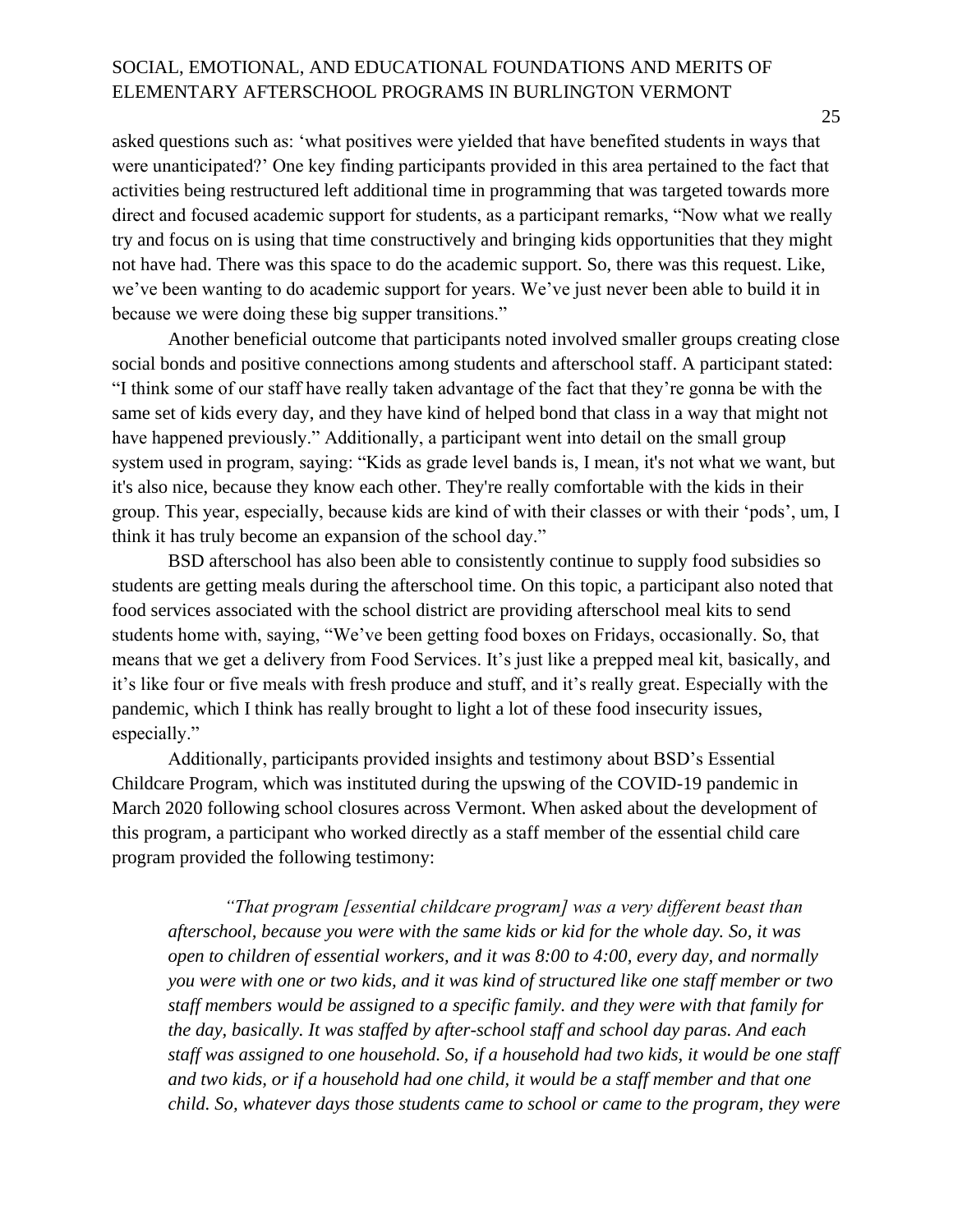26

with that one staff member. And you were with them the whole day. And it was sort of *structured… Not really like a 'school day' school day, because there was a lot less academics. But it was more like, oftentimes, the kids I worked with would often have reading assignments online or they'd have to meet with their class, over Zoom, and it was very cool to see, in some ways, but in other ways, it brought everything to… It was such a different reality. It's like it's a very different scope of childcare than I think the way afterschool runs. In terms of Burlington, the essential childcare is still running, and that adaptation of this is what's needed; this is what we're providing under our department, and that program's free. I was really grateful that the district provided it. It was a setup that really came through for the school district's community. Because, I mean, you can probably attest to the fact that a lot of the different sites and schools under the whole school district umbrella, A lot of these families rely on afterschool. It really is an asset for child supervision in this particular community. And I'm grateful that the district is able to have these resources for our families, because people need them."*

## **Discussion**

<span id="page-27-0"></span>A myriad of inferences can be made about ways that the data in this study answered the research question: *What are the ways in which BSD afterschool achieves/expands on traditional programs and achieves equitable, safe, and intuitive environments?*

### <span id="page-27-1"></span>Licensing And Professional Development

On topics deriving from the theme, "Quality Assurance and Professional Development through Program Licensure," it can be inferred that quality assurance licensure sets accountability standards that prompt afterschool programs to meet quality standards that in turn can guarantee expanded funding and resources to enrich its students and subsequent greater community.

Program licensure can be conceptualized as BSD afterschool's essential foundation because it sets the functional regulations and guidelines for the program in a variety of ways. Regarding interpretations of this theme from the qualitative interview data, top codes derived from this theme included the following keywords that were used in all participant interviews; "licensing" "professional development" "STARS" "YPQA" "staff training" "subsidies" and "site director roles". In total there were 115 aggregate coding references made in relation to data encompassing the licensing theme and related professional development and quality assurance tools that are implemented for BSD's afterschool programs. Licensing's total quantity of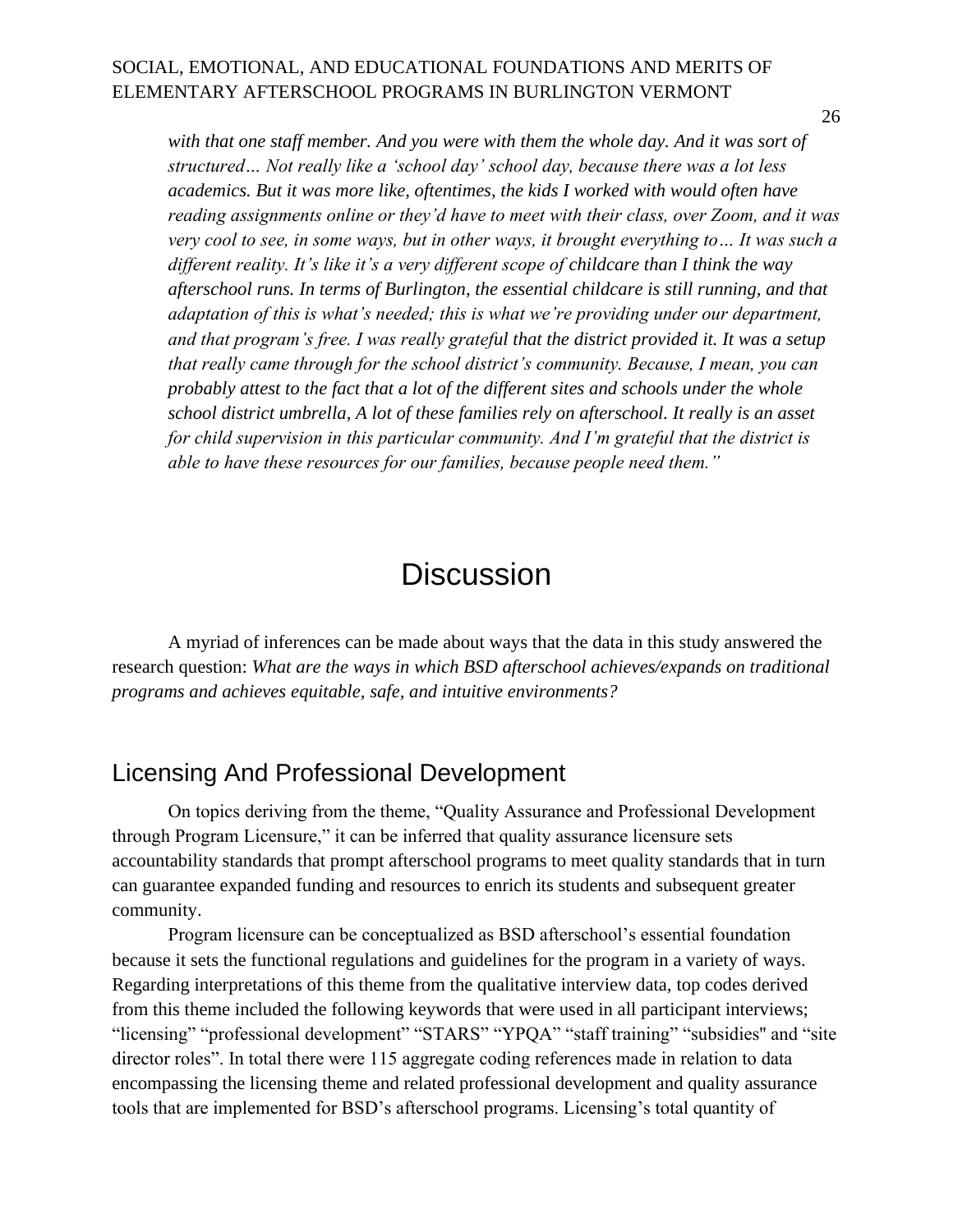aggregate coding references ranked fourth out of the five themes of organized data. This could be because each participant noted that while they are a site director and implement licensing policy and subsequent protocol, these regulations are developed and handed down from upper school administration and Vermont Department for Children and Families (DCF). Despite that each participant reported having limited knowledge on the subject of licensing origins, they could speak to the significance of its implications on the quality of afterschool programming.

Overall, findings suggest that licensing, quality assurance, and meeting national accreditation standards for quality programming through STARS all impact the quality of programming. In addition, these elements also impact the level of professional development in staff that fosters a safe, intuitive environment for students allowing them to learn, engage and thrive. Meeting and exceeding standards set by STARS additionally nets BSD afterschool additional subsidies and funding that can be targeted towards supporting students and families through providing materials for activities, meals for students at afterschool, and tuition remission for families who rely on afterschool for child care. In this way, licensing sets the standard and establishes the foundation of afterschool that in turn reaps all additional positives and benefits covered in this study's additional themes answering the research question.

### <span id="page-28-0"></span>Education Piece

Several implications can be made relating to educational support, academic achievement and the collaborative efforts of school day and afterschool faculty.

Findings related to collaboration between school day and afterschool faculty, highlighted one major component pertaining to the importance of afterschool being integrated into the school system. When afterschool has more visibility and is prioritized by its school districts, administration, and school day faculty, more collective efforts towards student wraparound support regarding academics and wellbeing can be achieved. Participant responses illuminated that afterschool provides a lens and insights to other school supports, collaboration with school faculty and DCF caseworkers.

Similarly, when afterschool programming is designed to match student interests, this may lead to improved student behaviors and attendance rates (Strongnation, 2019). For example, juvenile crime rates in Burlington decreased due to afterschool providing a safe and constructive environment for students.

In addition, participant responses noted that afterschool's high quality programming and opportunities for learning hold potential to close achievement gaps for students who may not have access to learning opportunities outside of the school day. With academic initiatives like one participant's Reading Buddies program, there is potential for students to receive additional academic support and encouragement in a learning environment resulting in improvements in student performance in academics.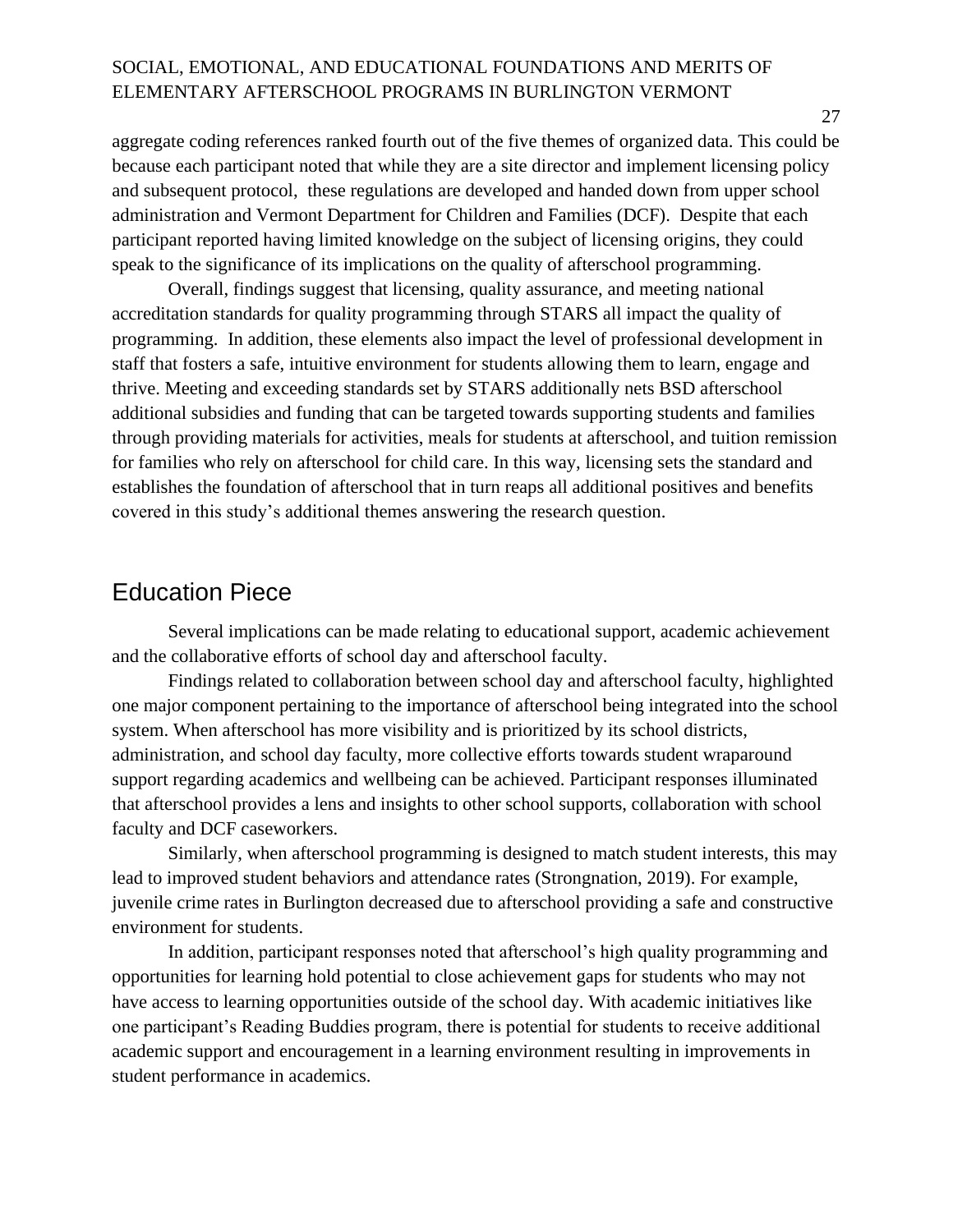Overall, the mission of the expanded learning opportunity concept that afterschool exists under provides intentions and goals that align with and thoroughly answer the research question.

### <span id="page-29-0"></span>Social-Emotional Learning

Findings relating to social and emotional learning implemented into BSD's afterschool programs reflect that the efforts of upholding and maintaining social and emotional learning as priorities and guidelines for engagement and behavior management accordingly solidifies afterschool as a safe space for students where they can feel seen, heard, and supported by their faculty and peers.

Social emotional learning provides students the opportunity to learn skills to regulate their behavior and interactions with peers. Implementation of behavior models like restorative practices and mindfulness with young children yields better regulation and social emotional skills for children who are already at a disadvantage for behavioral challenges due to trauma or challenges at home. This in turn aligns with the previous literature (ie Pierce, 2010), which found that positive, trusting relationships posited by afterschool faculty hold significant benefits for children's social and emotional development.

Further, the findings related to behavior management suggest that BSD afterschool staff take an intentional, trauma/resilience-informed approach when considering the needs and circumstances of every student in afterschool. Staff consider the causal roots and external factors presented in a student's life in order to understand the actions behind student behaviors. Use of restorative practices aims to teach students empathy and self-regulation skills that are critical for students in the Burlington Vermont area who may be experiencing adverse effects stemming from trauma, as participants claimed was present

These concepts in turn hold significant implications as restorative practices could yield the same positive results if applied in other school districts and child care programs. In general these findings can contribute to the expansion of research and dialogue on the efficacy of restorative practices as an approach towards social emotional learning, behavior management, and skill building towards emotional regulation for students in need of these supports.

### <span id="page-29-1"></span>Social Justice Components

In tandem with findings regarding the social emotional learning pieces that encompass the findings of this study, participant responses relating to social justice established that afterschool has the potential to act as an effective hub for advocacy for students' wellbeing and ability to thrive. Findings support that afterschool creates an environment wherein students have a safe space where they can feel seen and heard, be provided safety, connection with trusted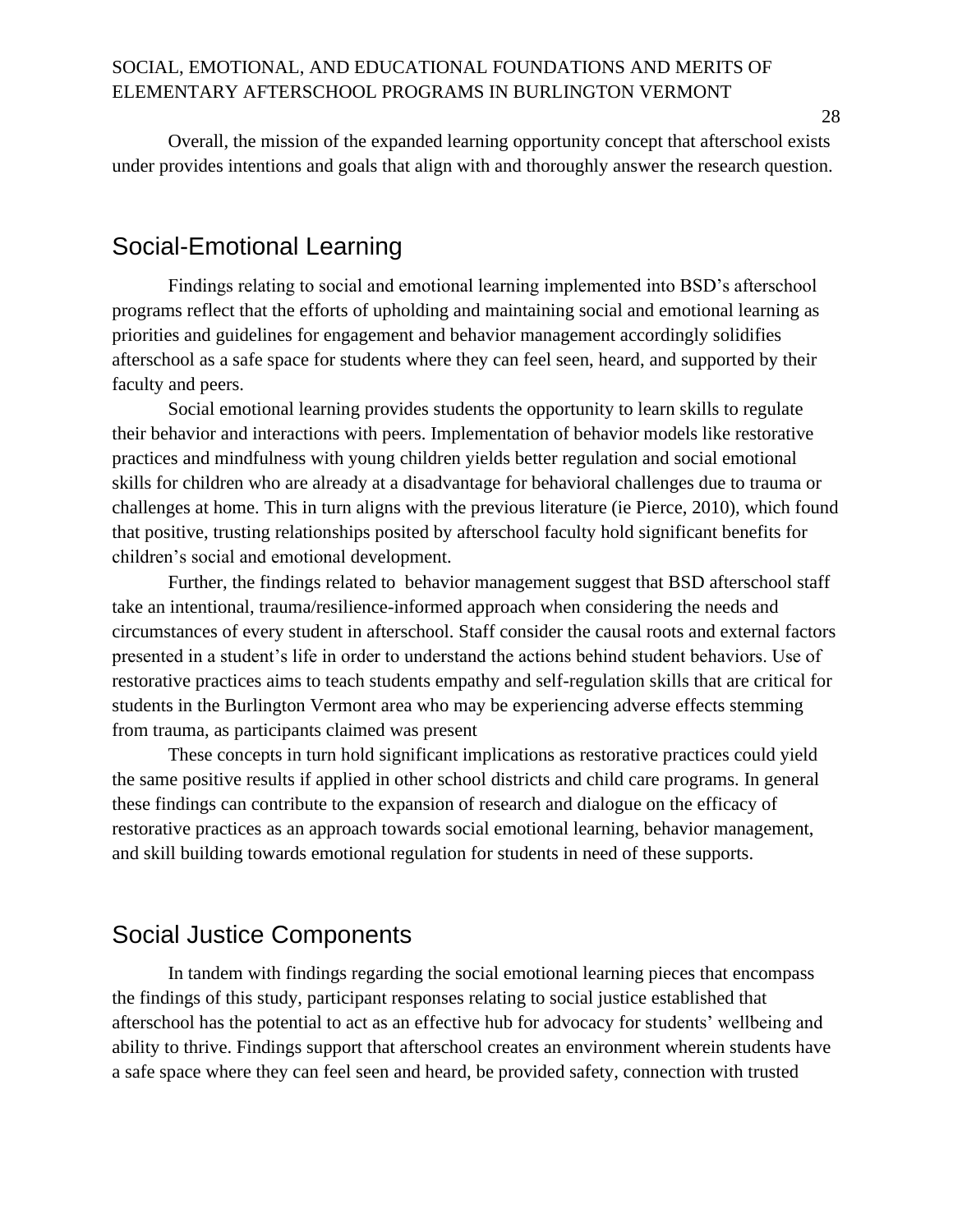adults, a meal, and activities that are tailored to their interests and are provided by staff who have been given professional development training to be able to bond and communicate with students.

Restorative practices implemented in BSD afterschool have the capacity to function as an equity tool, and in this way the prioritization of RP and social emotional skill building helps students hold conversations about social justice, as well as engage in social justice in a way that allows students to exercise empathy and understanding for one another. This application of RP invokes social justice in the way that it also allows students to take an active approach in learning how to see the world and experiences from a point of view outside of their own, which is a fundamental piece of engaging in social justice on an individual level for students, and on a mezzo level as the school district implements these priorities and practices.

From this area of the study's findings it can be inferred that as a system, afterschool's structure prioritizes the advocacy of students' needs and rights as it serves as an essential point of contact and knowledge that can report and refer students to needed supports such as school day faculty, school counselors, and Vermont DCF when necessary for a student's wellbeing. Frequent participant responses relating to families spoke to afterschool possessing a significant level of consistent connection and communication with families that school day faculty don't often hold. In general, it can be surmised that BSD afterschool demonstrates a versatility to bridge oversight communication on a student between school day faculty and families and work with these contacts towards united goals in the best interest of students. Overall, these findings not only inform, but also provide visibility and recognition towards the notion that afterschool engages in an exceptional degree of intentional work to support and provide for its students and families.

### <span id="page-30-0"></span>COVID-19

Findings from this area of the study can inform that while the COVID-19 pandemic has created challenges for schools and communities, it has also shown the resilience of the BSD and larger community through the ways that faculty have adapted to improve the afterschool program into a space to help students thrive and grow. Adjustments made to the program opened up new opportunities for academic support and social connection for students. The creation of the Essential Childcare Program to support students and families with essential workers during the rise of the COVID-19 pandemic and closure of schools speaks to the dedication that the Burlington School District holds to its students, families, and overarching community. The planning, decisions, and experiences participants shared regarding adaptations made to the afterschool program have the potential to serve as key catalysts that can be adapted by other afterschool and childcare programs in the event of potential future natural events impacting the education sector.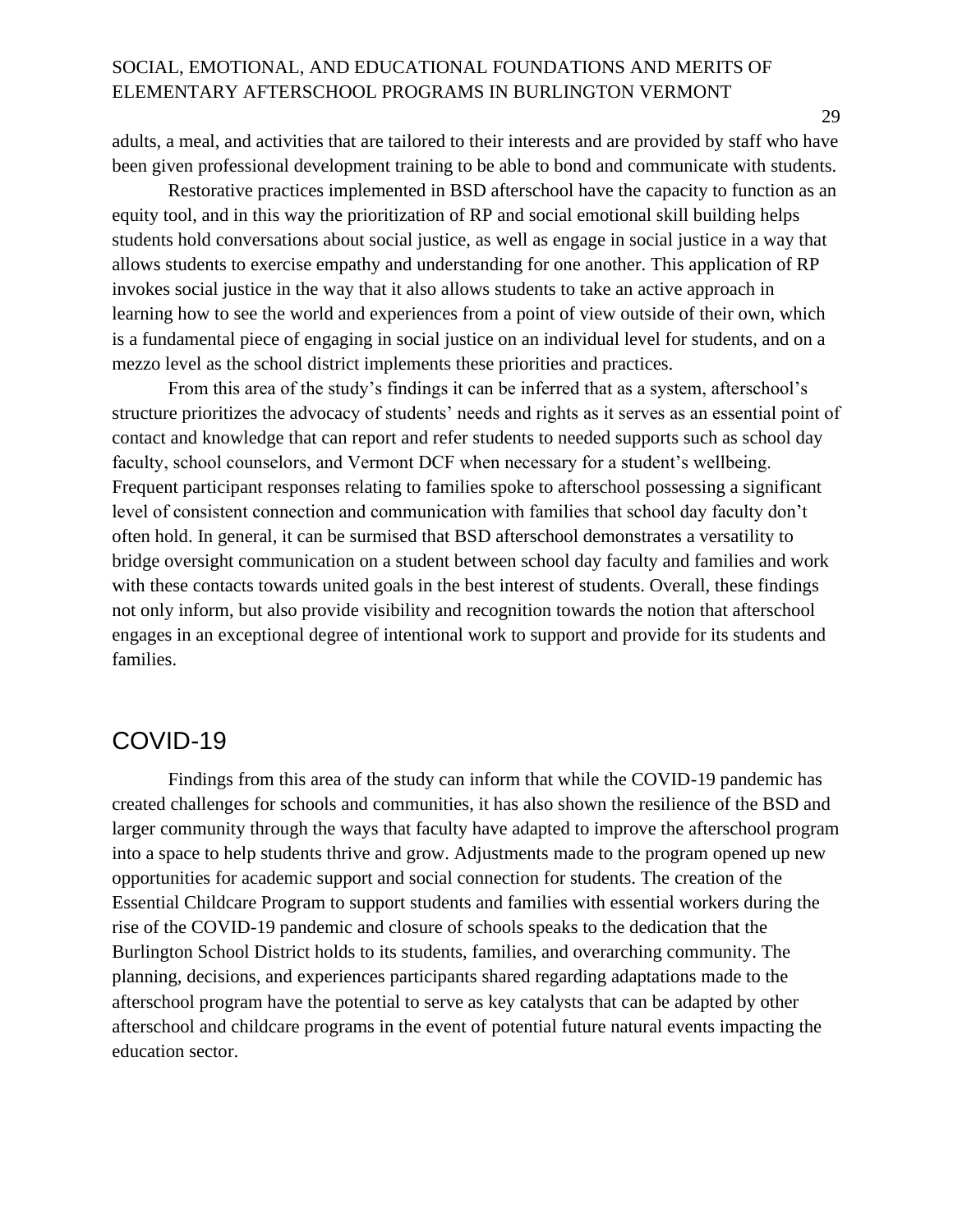# **Conclusion**

<span id="page-31-0"></span>In summation, this study and its subsequent findings hold crucial implications for why increased development and focus on enriching afterschool programs hold significant benefits and potential for students socially, emotionally, and academically. Burlington School District's afterschool program fosters safe spaces, centers for learning and engagement, and provides supervision and security for students by dedicated and vigilant faculty.

Readdressing the research question of this study: "What are the ways in which BSD afterschool achieves/expands on traditional programs and achieves equitable, safe, and intuitive environments?" It can be seen that Burlington School District's Afterschool cares for and prioritizes the best interests and wellbeing of the district's students and families through delivering programming of the highest standard under state accreditations and licensing regulations. This high-caliber programming is achieved through implementation of key professional development training for staff, as well as through the mission and objectives of the BSD's overarching Expanded Learning Opportunity program. BSD also expands upon and exceeds standards of traditional afterschool programs with its diligent application of restorative practices as a model to manage behavior management of students, maintain social equity and fairness, and teach students vital social and emotional regulation skills. BSD afterschool maintains equity through restorative practices in the way that this model of facilitating conversation can open dialogues for students and families about empathy and acknowledging difference of experience. RP has guided BSD away from resorting to predominant discipline against students of color, which is a common occurrence across school systems nationwide. Through delivering students extracurricular activities and meal subsidies, BSD afterschool becomes an inherently safe space for students who may experience a variety of challenges or traumas. Overall the results of this study infer that Burlington School District's afterschool program serves as an exemplar model of the potential that afterschool programs hold to nurture and support students, close in on academic achievement gaps, and prioritize equity and diversity. While this study contained a small sample that cannot be generalizable to larger populations, the results could potentially inform research leading to greater protections for students, improved regulations and accreditation standards for child care organizations, wider range of available subsidies, and increased funding for afterschool programs to expand the resources that enrich and support students.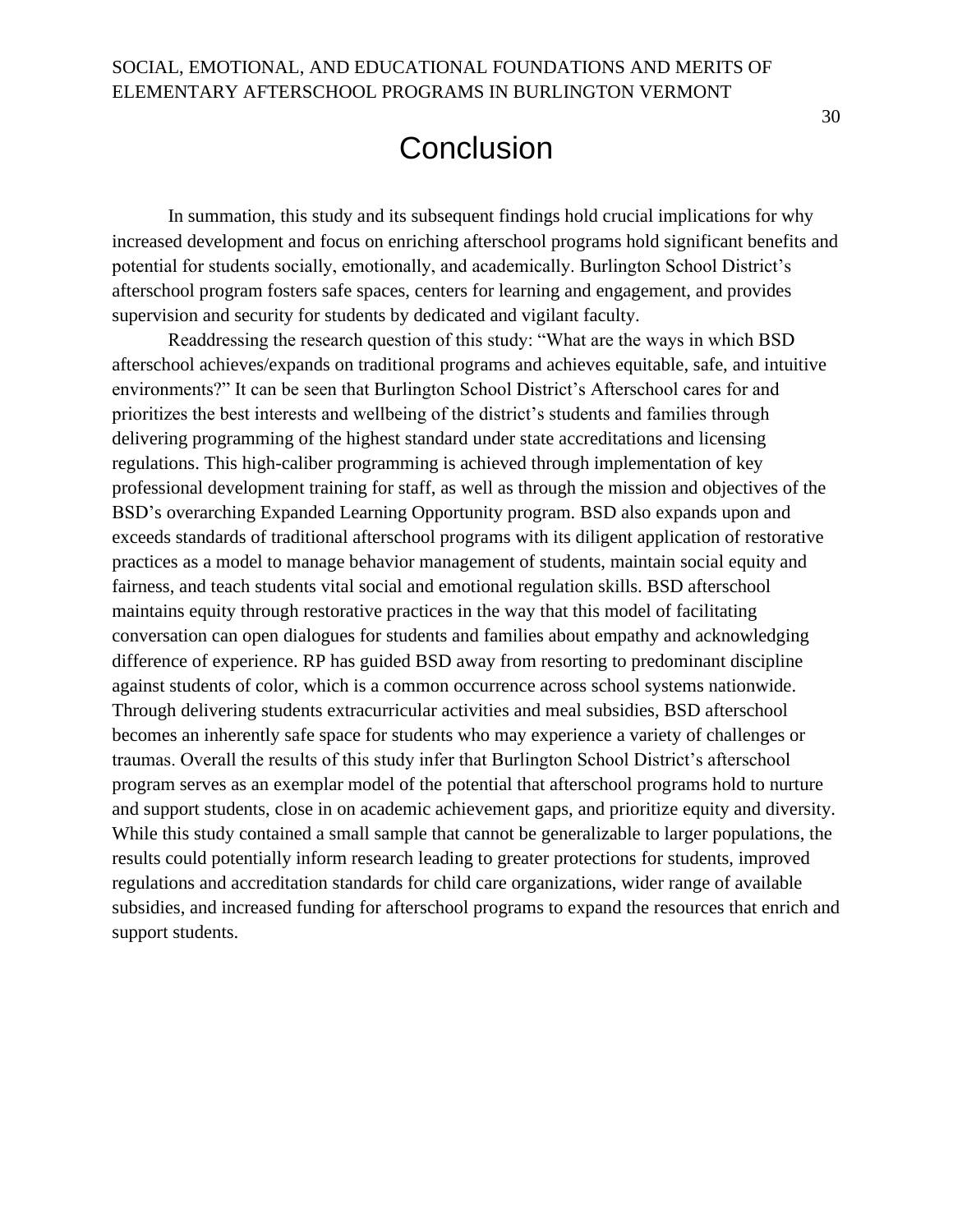# Acknowledgements

<span id="page-32-0"></span>The author gratefully thanks the following for contributions and support to this senior capstone thesis: Jessica Strolin-Goltzman, for thesis advising and editorial assistance, Holly-Lynn Busier, and Sean Hurley for past thesis advising. Christine Velez and Jean Sienkewicz for support and motivation on this project and for serving as thesis defense committee members. Acknowledgement and additional thanks to the Jean S. Garvin Fellowship for providing grant awards used to finance text transcription of audio data collected in the study.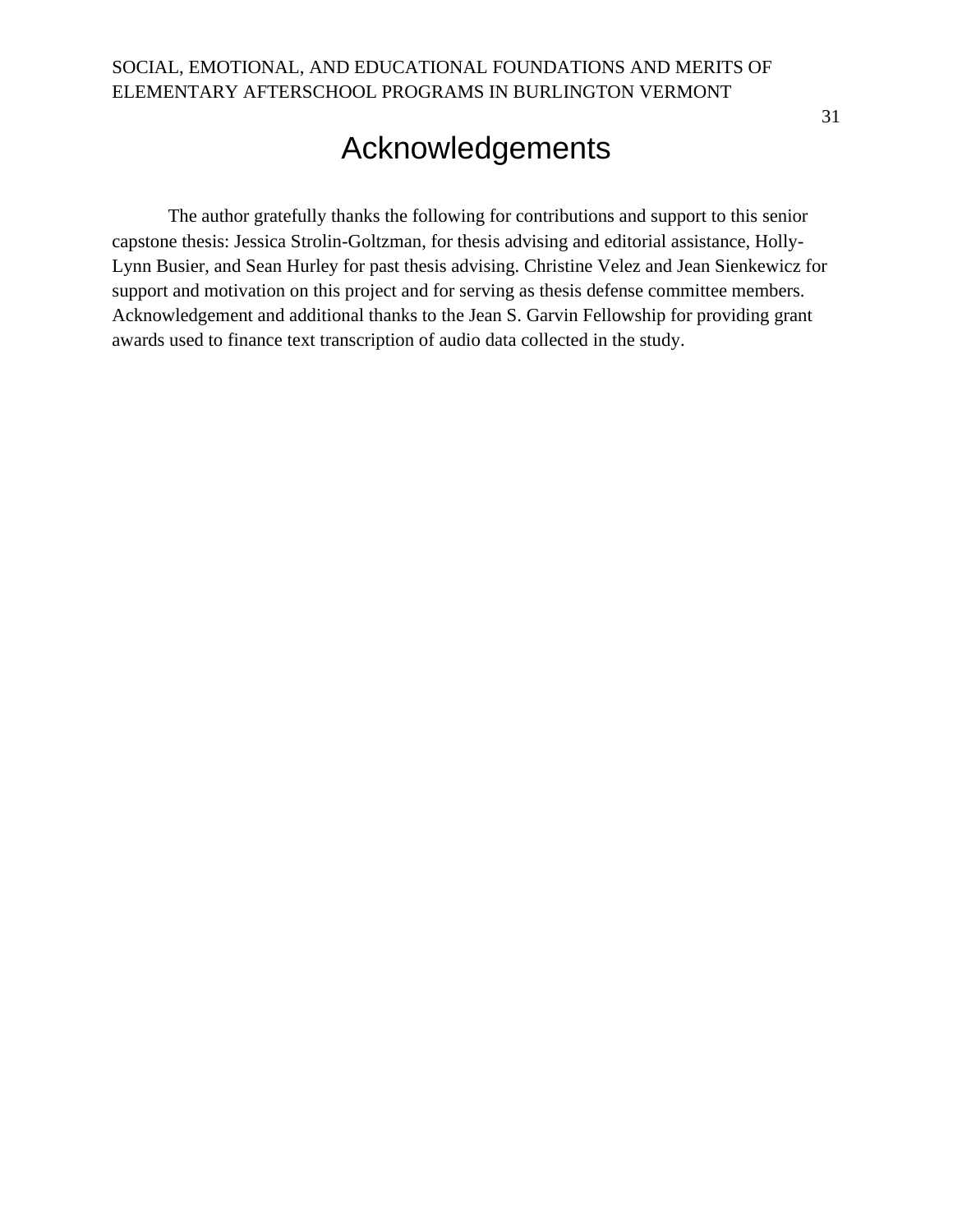# **References**

- <span id="page-33-0"></span>Bellis, M. D., & Zisk, A. (2014). The Biological Effects of Childhood Trauma. *Child and Adolescent Psychiatric Clinics of North America, 23*(2), 185-222. doi:10.1016/j.chc.2014.01.002
- Cole, S. F. (2005). *Helping traumatized children learn: Supportive school environments for children traumatized by family violence*. Boston, MA: Massachusetts Advocates for Children.
- Cross, A., Gottfredson, D., Wilson, D., Rorie, M., & Connell, N. (2010). Implementation Quality and Positive Experiences in After‐School Programs. *American Journal of Community Psychology, 45*(3-4), 370-380.
- Expanded Learning Opportunities . (n.d.). Retrieved from [https://www.bsdvt.org/expanded-learning/.](https://www.bsdvt.org/expanded-learning/)
- From Risk to Opportunity: Afterschool Programs Keep Kids Safe. (2019, October). Retrieved Fro[mhttps://www.strongnation.org/articles/930-from-risk-to-opportunity-afterschool-](https://www.strongnation.org/articles/930-from-risk-to-opportunity-afterschool-prog)
- [prog](https://www.strongnation.org/articles/930-from-risk-to-opportunity-afterschool-prog)

rams-keep-kids-safe.

- Gregory, A., Clawson, K., Davis, A., & Gerewitz, J., (2016) The Promise of Restorative Practices to Transform Teacher-Student Relationships and Achieve Equity in School Discipline, Journal of Educational and Psychological Consultation, 26:4, 325-353, DOI: [10.1080/10474412.2014.929950](https://doi.org/10.1080/10474412.2014.929950)
- Individuals with Disability Education Act Amendments of 1997 [IDEA]. (1997). Retrieved from <https://www.congress.gov/105/plaws/publ17/PLAW-105publ17.pdf>
- Merrick, J. S., Narayan, A. J., DePasquale, C. E., & Masten, A. S. (2019). Benevolent Childhood Experiences (BCEs) in homeless parents: A validation and replication study. *Journal of family psychology : JFP : journal of the Division of Family Psychology of the American Psychological Association (Division 43)*, *33*(4), 493–498. <https://doi.org/10.1037/fam0000521>
- Pierce, K. M., Bolt, D. M., & Vandell, D. L. (2010). Specific features of after-school program quality: Associations with children's functioning in middle childhood. *American Journal*